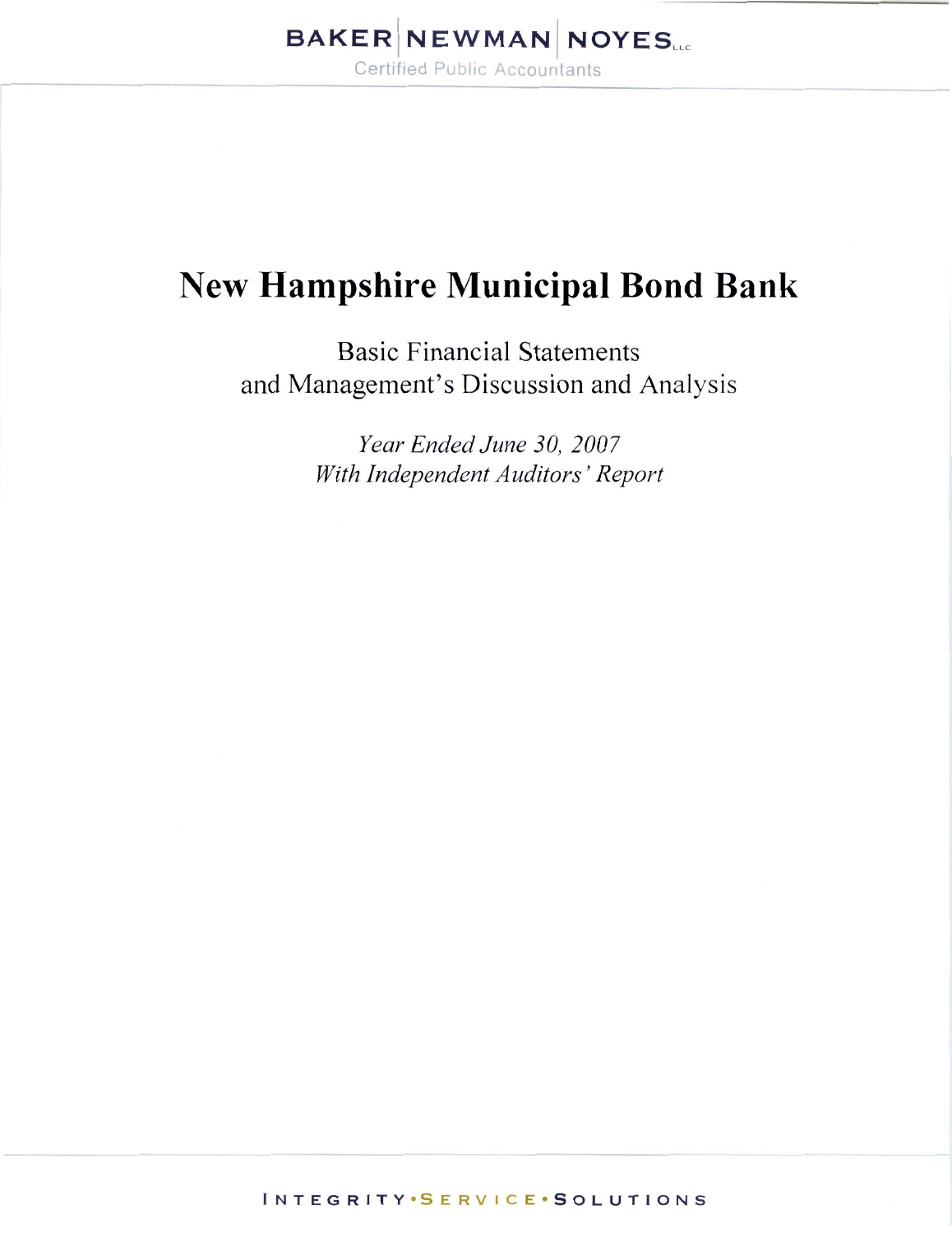# BASIC FINANCIAL STATEMENTS AND MANAGEMENT'S DISCUSSION AND ANALYSIS

For the Year Ended June 30, 2007

# TABLE OF CONTENTS

| <b>Independent Auditors' Report</b>                         |                       |
|-------------------------------------------------------------|-----------------------|
| Management's Discussion and Analysis                        | $\mathcal{D}_{\cdot}$ |
| <b>Basic Financial Statements:</b>                          |                       |
| <b>Balance Sheets</b>                                       | 6                     |
| Statements of Revenues, Expenses and Changes in Fund Equity | 8                     |
| <b>Statements of Cash Flows</b>                             | 10                    |
| <b>Notes to Financial Statements</b>                        | 14                    |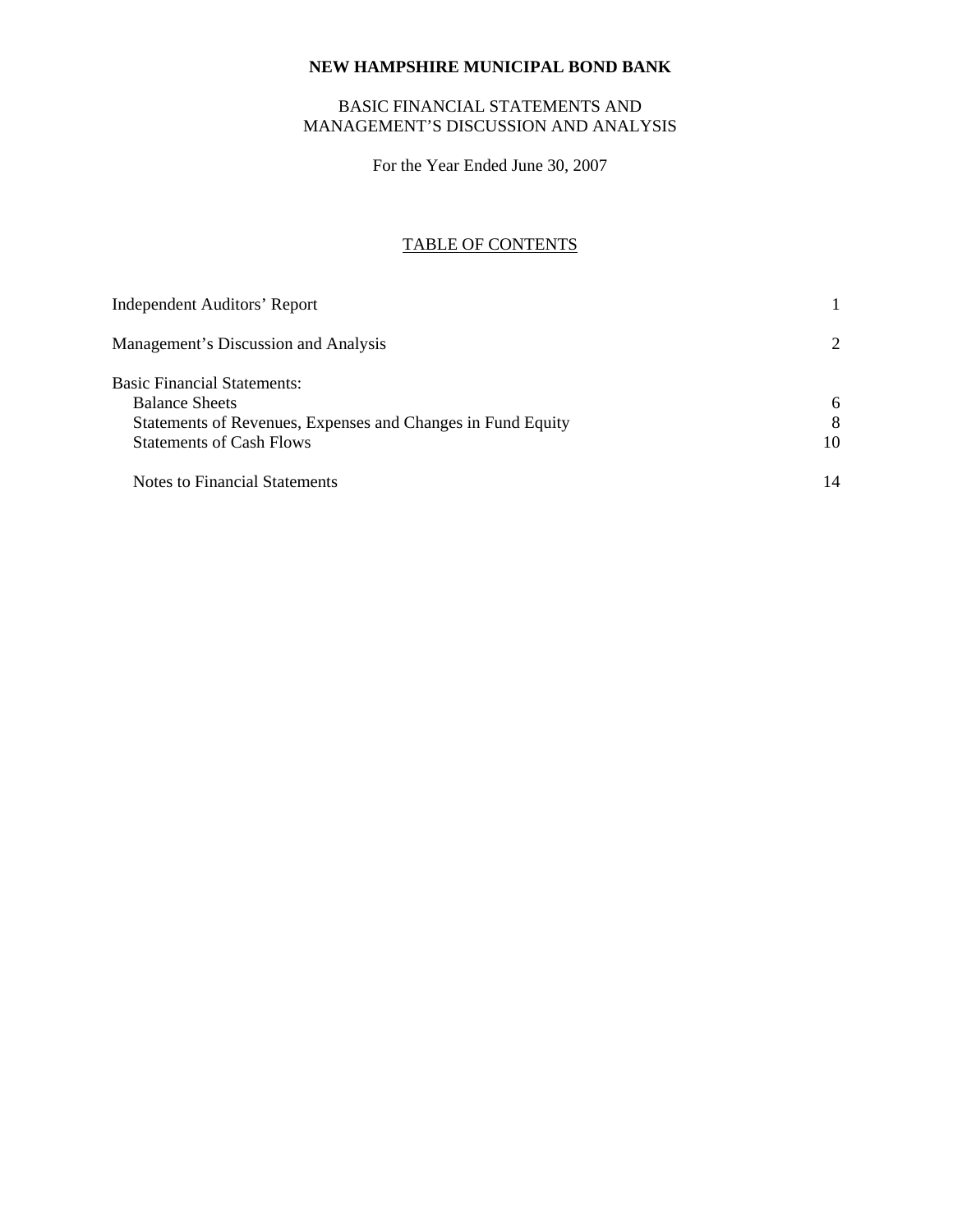# **BAKER NEWMAN NOYES.**

Certified Public Accountants

#### **INDEPENDENT AUDITORS' REPORT**

Board of Directors New Hampshire Municipal Bond Bank

We have audited the accompanying basic financial statements, consisting of the State Guaranteed Fund Group, Non-State Guaranteed Fund Group, Pinkerton Academy Fund Group and Coe-Brown Northwood Academy Fund Group, of New Hampshire Municipal Bond Bank as of and for the year ended June 30, 2007, as listed in the accompanying table of contents. These financial statements are the responsibility of the Bond Bank's management. Our responsibility is to express an opinion on these financial statements based on our audit.

We conducted our audit in accordance with auditing standards generally accepted in the United States of America. Those standards require that we plan and perform the audit to obtain reasonable assurance about whether the financial statements are free of material misstatement. An audit includes examining, on a test basis, evidence supporting the amounts and disclosures in the financial statements. An audit also includes assessing the accounting principles used and significant estimates made by management, as well as evaluating the overall financial statement presentation. We believe that our audit provides a reasonable basis for our opinion.

In our opinion, the basic financial statements referred to above present fairly, in all material respects, the financial position of New Hampshire Municipal Bond Bank at June 30, 2007, and the results of its operations and its cash flows for the year then ended in confonnity with accounting principles generally accepted in the United States of America.

The Management's Discussion and Analysis on pages  $2 - 5$  is not a required part of the basic financial statements, but is supplementary information required by accounting principles generally accepted in the United States of America. The supplementary infonnation is the responsibility of the Bond Bank's management. We have applied certain limited procedures, which consisted principally of inquiries of management regarding the methods of measurement and presentation of the supplementary information. However, we did not audit the information and express no opinion on it.

Baker Y pumen & Y *oyes* 

.

Manchester, New Hampshire **Limited Limited Limited Limited Limited Limited Limited Limited Limited Limited Limited Limited Limited Limited Limited Limited Limited Limited Limited Limited Limited Limited Limited Limited Lim** October 25 , 2007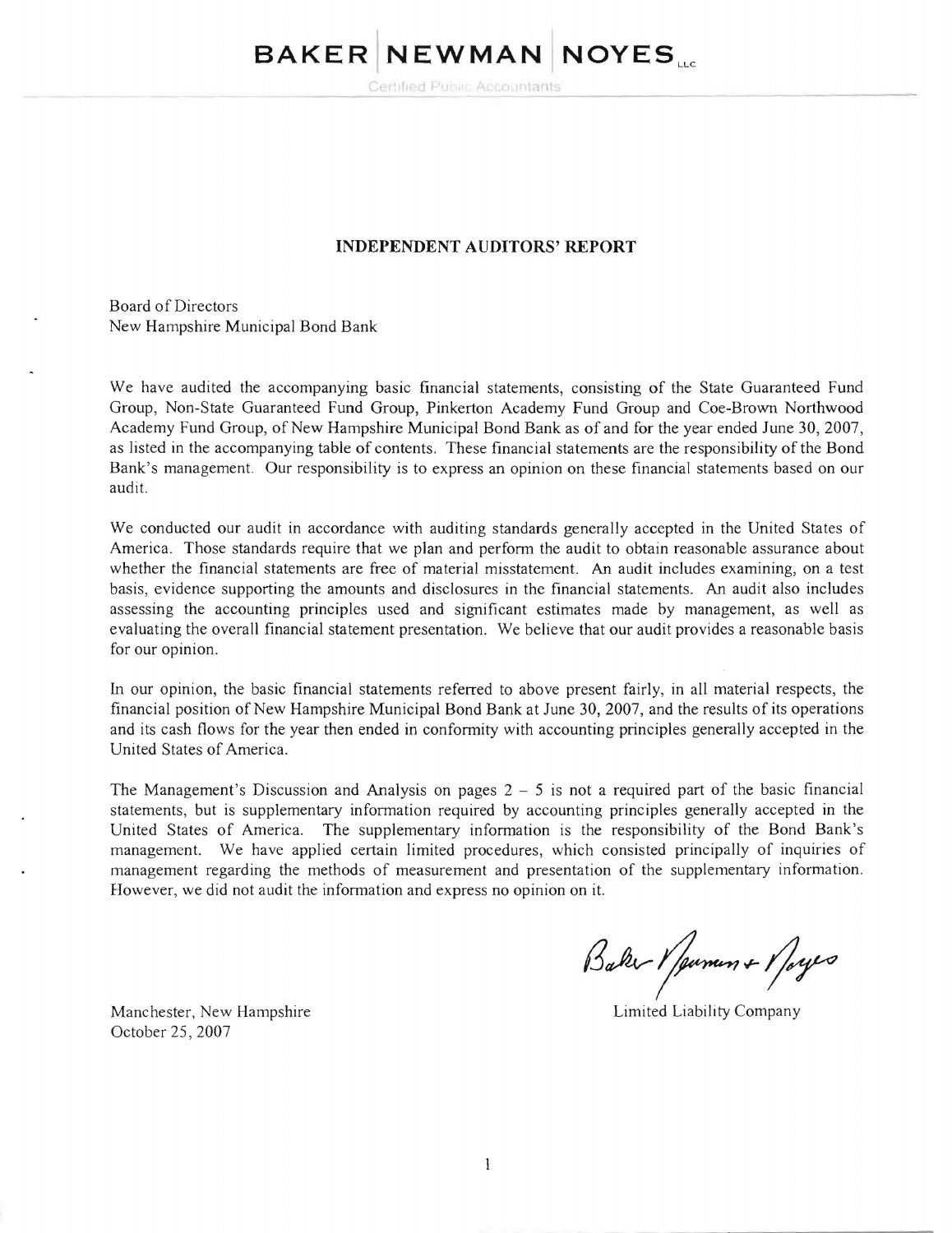#### MANAGEMENT'S DISCUSSION AND ANALYSIS

June 30, 2007

As financial management of the New Hampshire Municipal Bond Bank (the "Bond Bank"), we offer readers of these financial statements this narrative, overview and analysis of the financial activities of the Bond Bank for the fiscal year ended June 30, 2007. This discussion and analysis is designed to assist the reader in focusing on the significant financial issues and activities of the Bond Bank and to identify any significant changes in financial position. We encourage readers to consider the information presented here in conjunction with the basic financial statements as a whole.

#### **Financial Highlights**

- Revenues for the Bond Bank were \$45,474,345 for fiscal year 2007, an increase of \$3,870,465 or 9.3% above fiscal year 2006. This increase was due to a more favorable change in the fair value of investments between fiscal year 2006 and 2007. Investments are recorded at fair value to comply with GASB rules. The Bond Bank generally holds investments until maturity to pay reserve fund bonds as they become due, so fluctuations in the fair value of the investments have a minimal longterm effect.
- Fund equity of the Bond Bank increased \$1,329,328 in fiscal year 2007. At June 30, 2007, the Bond Bank had fund equity of \$16,912,212, an increase of 8.53% from the prior year.
- The Bond Bank's bonds outstanding at June 30, 2007 of \$918,578,096 represent a net decrease of \$3,434,502 from the balance at June 30, 2006. This decrease was primarily due to the net result of issuing two new series of bonds and one refunding series of bonds totaling \$110,790,000, less the refunded bonds of \$35,940,000 and the scheduled 2007 debt service principal payments of \$77,869,669.
- The Bond Bank provided loans to local governmental units during fiscal year 2007 totaling \$73,460,000 which was a 42.11% decrease from the loans provided in fiscal year 2006.
- During fiscal year 2007, \$35,940,000 of bonds were refunded, resulting in an estimated present value savings of \$1.19 million.
- Standard & Poor's Rating Services upgraded the Bond Bank's rating from AA- to AA in June 2007.

#### **Overview of the Bond Bank**

The Bond Bank was created in 1977 by an Act of the New Hampshire Legislature, RSA:35-A, is a public body corporate and politic and is constituted as an instrumentality exercising public and essential governmental functions of the State. The Bond Bank was established to issue bonds for the purpose, among other things, of providing funds to enable it to lend money to counties, cities, towns, school districts or other districts (the "governmental units") within the State of New Hampshire. The provision of funds is accomplished by the direct purchase from such governmental units of their bonds, notes or evidence of debt payable from taxes, charges for services or assessments.

As the result of the Bond Bank issuing tax-exempt debt, it is required to prepare arbitrage rebate calculations for each series of bonds outstanding and remit payment to the Internal Revenue Service every five years. The Bond Bank's policy is to prepare and review the calculations annually for financial statement purposes. The Bond Bank has hired an outside firm to calculate arbitrage rebate liability and payments.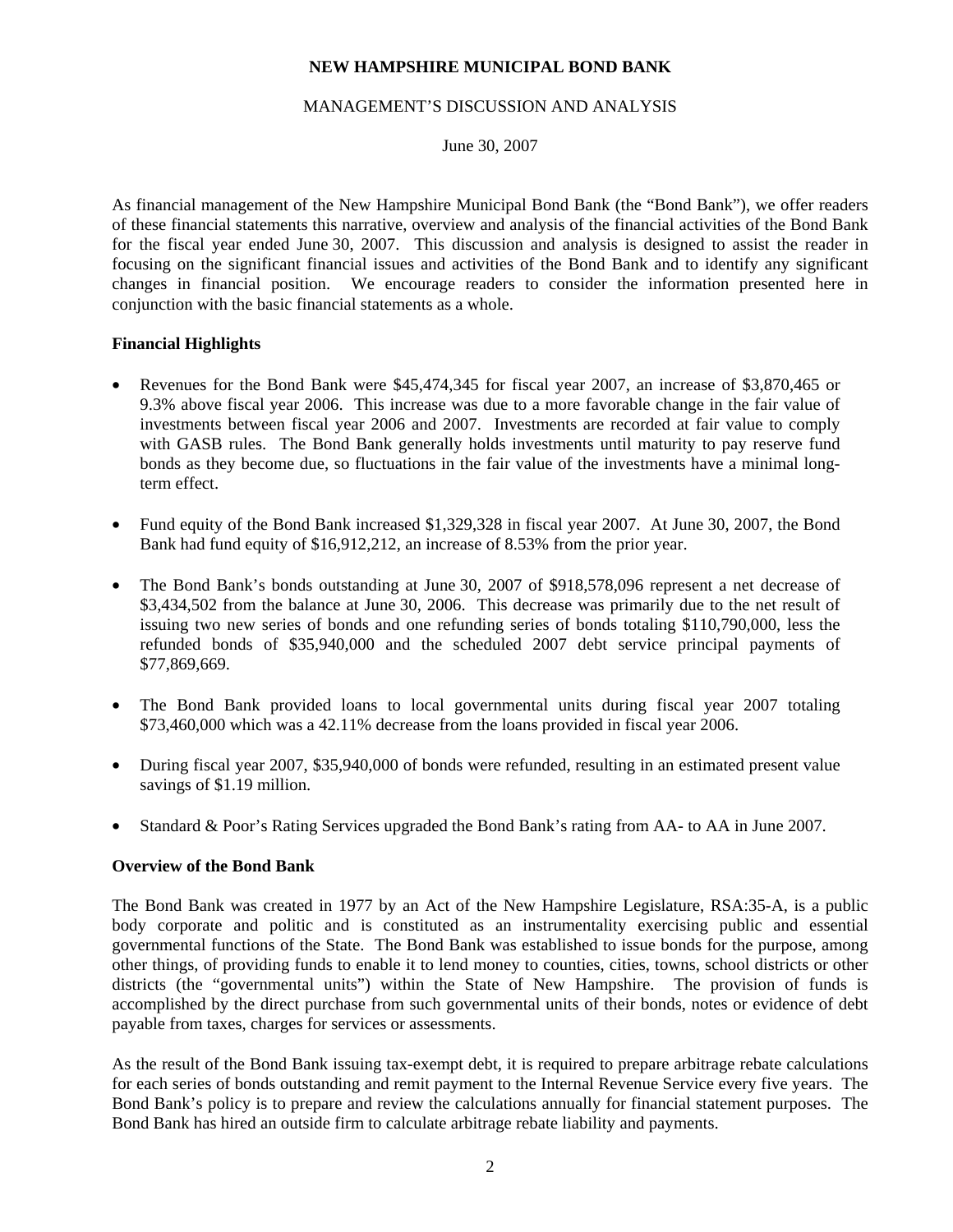Since its inception, the Bond Bank issued bonds for its non guaranteed program pursuant to a General Resolution adopted on December 1, 1978, as amended from time to time (the "1978 Resolution"). Over the years, the 1978 Resolution had grown increasingly obsolete. On July 14, 2005, the Bond Bank adopted a new General Resolution (the "2005 Resolution"). While substantially similar to the 1978 Resolution, the 2005 Resolution contains a number of improvements, including a flexible reserve fund sizing requirement, wholesale changes in permitted investments, the ability to meet its reserve fund requirement with surety bond policies and other credit facilities, and a streamlined approach to calling bonds for early redemption. In management's view, the 2005 Resolution will enhance the Bond Bank's ability to market its bonds and streamline the administration of its program. Bonds issued under the 2005 Resolution are separately secured from all other bonds of the Bond Bank, including those issued under the 1978 Resolution. The adoption of the 2005 Resolution is not expected to result in any substantive change to the Bond Bank's overall program.

The Bond Bank has issued three series of bonds under the terms of the 2005 Resolution, totaling \$120,965,000.

#### **Overview of the Financial Statements**

This discussion and analysis is intended to serve as an introduction to the Bond Bank's financial statements, which is comprised of the basic financial statements and the notes to the financial statements. Since the Bond Bank operates under four separate bond resolutions, the financial statements reflect individual fund activity.

#### **Basic Financial Statements**

The basic financial statements are designed to provide readers with a broad overview of the Bond Bank's finances, in a manner similar to a private-sector business.

The financial statements present information on all of the Bond Bank's assets and liabilities, with the difference between the two reported as fund equity. Over time, increases or decreases in fund equity may serve as a useful indicator of whether the financial position of the Bond Bank is improving or deteriorating. Fund equity increases when revenues exceed expenses. Increases to assets without a corresponding increase to liabilities, result in increased fund equity, which may indicate an improved financial position.

The statements of revenues, expenses, and changes in fund equity present information showing how the Bond Bank's fund equity changed during the fiscal year. Changes in fund equity are generally reported as soon as the underlying event occurs, regardless of timing of related cash flows. Thus, revenues and expenses are reported in this statement for some items that will only result in cash flows in future periods.

#### **Notes to the Financial Statements**

The notes to the financial statements provide additional information that is essential to a full understanding of the data provided in the basic financial statements.

#### **Financial Analysis**

Fund equity may serve, over time, as a useful indicator of a government's financial position. In the case of the Bond Bank, assets exceeded liabilities by \$16,912,212 at June 30, 2007. This represents an increase of \$1,329,328 or 8.53% from the previous fiscal year.

By far, the largest portion of the Bond Bank's fund equity is its investment in loans to governmental units plus bond proceeds remaining in trust investments, less any related debt used to acquire those assets.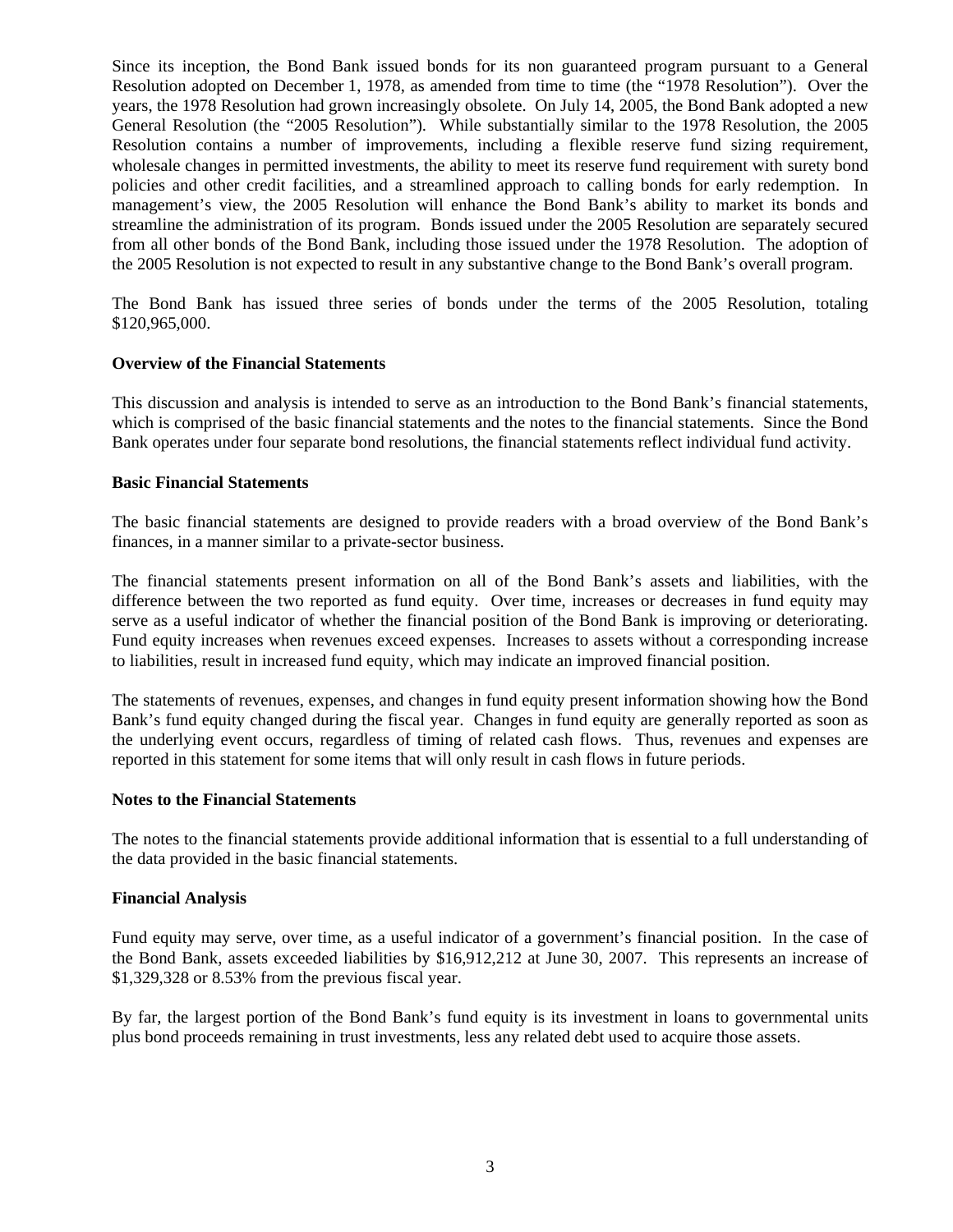The Bond Bank's financial position and operations for the past two years are summarized below based on information included in the financial statements.

|                                                                                       |               |               | Percentage  |
|---------------------------------------------------------------------------------------|---------------|---------------|-------------|
| <b>ASSETS</b>                                                                         | 2007          | 2006          | Change      |
| Current assets:                                                                       |               |               |             |
| Cash                                                                                  | \$<br>57,074  | \$<br>55,178  | 3.44%       |
| Investments held by trustee, at market value                                          | 4,179,138     | 9,586,950     | (56.41)     |
| Loans receivable from governmental units                                              | 68,833,636    | 68,258,177    | 0.84        |
| Accrued investment income receivable                                                  | 962,060       | 887,131       | 8.45        |
| Accrued interest receivable from governmental units                                   | 15,463,905    | 15,172,112    | 1.92        |
| Other current assets                                                                  | 772,163       | 798,850       | (3.34)      |
| Total current assets                                                                  | 90,267,976    | 94,758,398    | (4.74)      |
| Noncurrent assets:                                                                    |               |               |             |
| Investments held by trustee, at market value                                          | 123,635,006   | 124,834,119   | (0.96)      |
| Loans receivable from governmental units<br>Unamortized rebates to governmental units | 735,051,911   | 730,921,547   | 0.57        |
| and bond issuance costs                                                               | 5,676,817     | 5,969,851     | (4.91)      |
| Total noncurrent assets                                                               | 864, 363, 734 | 861,725,517   | 0.31        |
| Total assets                                                                          | \$954,631,710 | \$956,483,915 | $(0.19)$ %  |
| <b>LIABILITIES AND FUND EQUITY</b>                                                    |               |               |             |
| Current liabilities:                                                                  |               |               |             |
| Accounts payable and accrued liabilities                                              | \$<br>24,843  | \$<br>45,148  | $(44.97)\%$ |
| Accrued interest payable                                                              | 16,130,687    | 16,194,093    | (0.39)      |
| Accrued interest rebate payable to U.S. Government                                    | 423,016       | 693,760       | (39.03)     |
| Bonds payable                                                                         | 79,120,346    | 77,567,430    | 2.00        |
| Total current liabilities                                                             | 95,698,892    | 94,500,431    | 1.27        |
| Noncurrent liabilities:                                                               |               |               |             |
| Accrued interest rebate payable to U.S. Government                                    | 2,562,856     | 1,955,432     | 31.06       |
| Bonds payable                                                                         | 839,457,750   | 844,445,168   | (0.59)      |
|                                                                                       |               |               |             |
| Total noncurrent liabilities                                                          | 842,020,606   | 846,400,600   | (0.52)      |
| <b>Total liabilities</b>                                                              | 937,719,498   | 940,901,031   | (0.34)      |
| Fund equity                                                                           | 16,912,212    | 15,582,884    | 8.53        |
| Total liabilities and fund equity                                                     | \$954,631,710 | \$956,483,915 | (0.19)%     |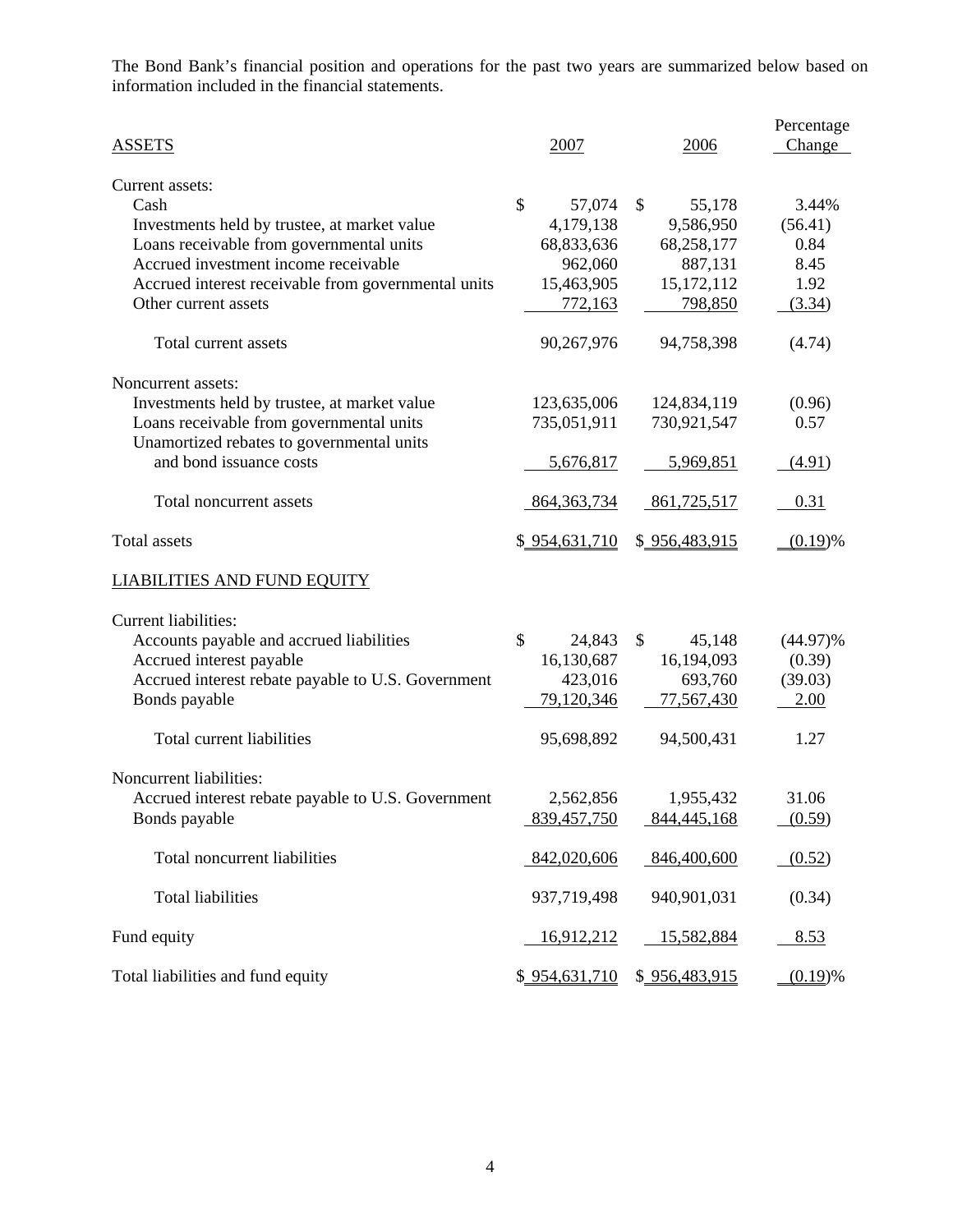Total cash and investments held by trustee decreased \$6,605,029, or 4.91% at June 30, 2007 compared to June 30, 2006. The Bond Bank's investment portfolio is comprised of cash and cash equivalents, U.S. Government obligations (including treasury bills, notes, and bonds), strips, agency notes and bank investment contracts. The Bond Bank's investments are carried at fair value. Unrealized gains and losses (primarily due to fluctuations in market values) are recognized in the statements of revenues, expenses and changes in fund equity.

The Bond Bank's loans receivable from governmental units increased \$4,705,823 in fiscal year 2007. The Bond Bank's total new loan originations in 2007 of \$73,460,000 were 42.11% lower than 2006 originations of \$126,890,910. Net bonds payable decreased \$3,434,502.

Fund equity increased 8.53% in fiscal year 2007. The Bond Bank continued to maintain a positive spread of income from investments and loans to governmental units over bond interest and operating expenses.

|                                                      | 2007         | 2006         | Percentage<br>Change |
|------------------------------------------------------|--------------|--------------|----------------------|
| Interest on loans receivable from governmental units | \$39,563,748 | \$40,534,724 | $(2.40)\%$           |
| Interest income from investments                     | 6,397,209    | 6,008,694    | 6.47                 |
| Net decrease in the fair value of investments        | (863,931)    | (5,473,323)  | (84.22)              |
| Other income                                         | 377,319      | 533,785      | (29.31)              |
| Total operating revenues                             | 45,474,345   | 41,603,880   | 9.30                 |
| Interest expense                                     | 43,587,565   | 44,328,051   | (1.67)               |
| Operating expenses                                   | 333,222      | 341,275      | (2.36)               |
| Other expense                                        | 224,230      | 321,572      | (30.27)              |
| Total operating expenses                             | 44, 145, 017 | 44,990,898   | (1.88)               |
| Operating (loss) income                              | 1,329,328    | (3,387,018)  | (139.25)             |
| Fund equity, beginning of year                       | 15,582,884   | 18,969,902   | (17.85)              |
| Fund equity, end of year                             | \$16,912,212 | \$15,582,884 | 8.53%                |

Operating revenues are generated principally from interest earned on investments and from fees and interest received from governmental units. The Bond Bank's annual operating budget is approved by the Board of Directors.

Interest income on investments in 2007 increased 6.47% from 2006. This increase was the result of an increasing interest rate environment.

The net decrease in the fair value of investments in 2007 of \$863,931 was caused by movements in market interest rates during the year that had a negative impact on the fair value of investments held by the Bond Bank.

#### **Requests for Information**

This financial report is designed to provide a general overview of the Bond Bank's financial statements for all those with an interest in its finances. Questions concerning any of the information provided in this report or request for additional information should be addressed to the Executive Director, New Hampshire Municipal Bond Bank, 25 Triangle Park Drive, Suite 102, Concord, NH 03301.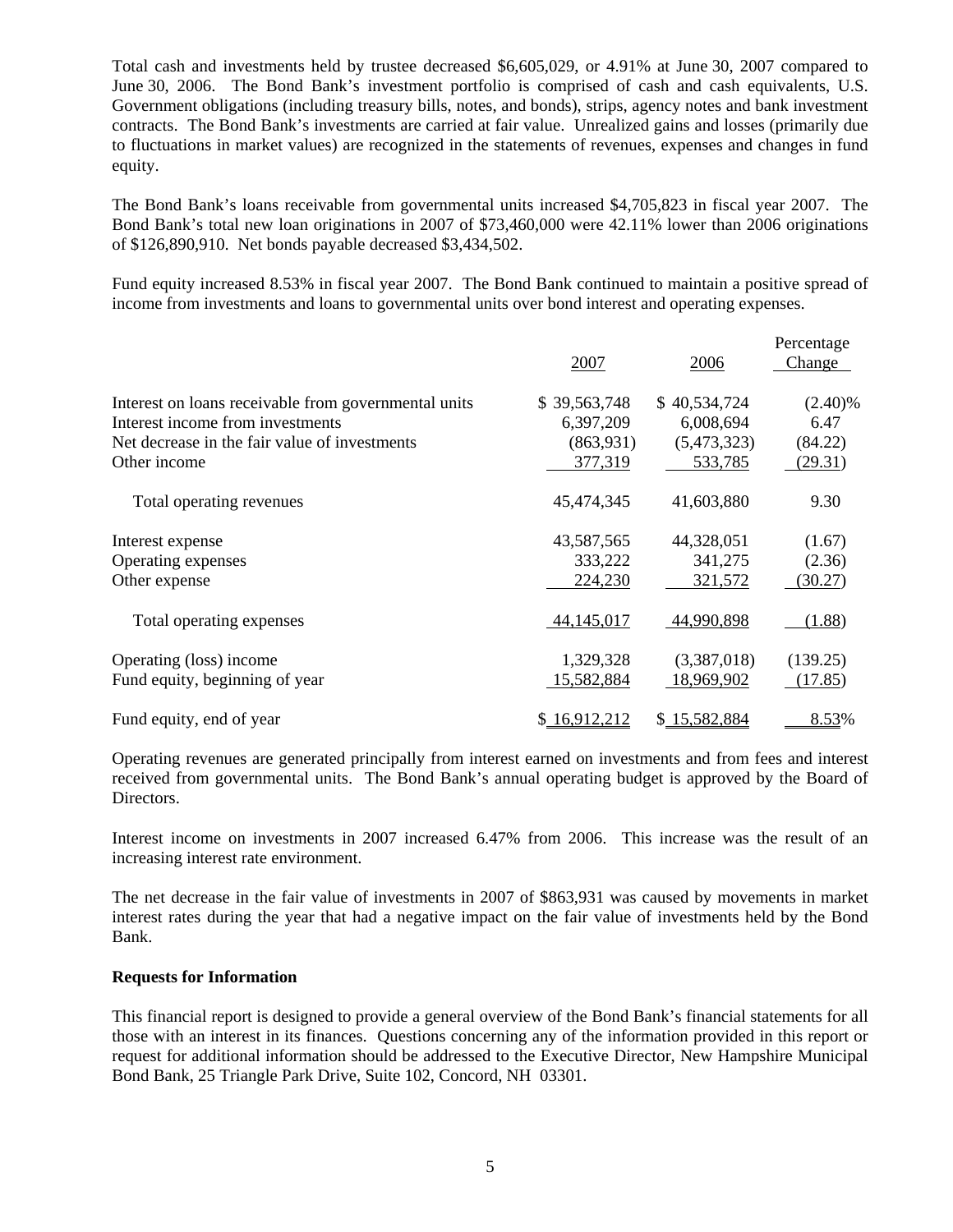# BALANCE SHEETS

# June 30, 2007

|                                                                     | <b>Municipal Division</b> |                   |
|---------------------------------------------------------------------|---------------------------|-------------------|
|                                                                     | <b>State</b>              | Non-State         |
|                                                                     | Guaranteed                | Guaranteed        |
| <b>ASSETS</b>                                                       | <b>Fund Group</b>         | <b>Fund Group</b> |
| Current assets:                                                     |                           |                   |
| Cash (note 3)                                                       | \$                        | \$<br>10,000      |
| Investments held by trustee, at market value (note 3):              |                           |                   |
| Cash equivalents                                                    | 1,751,025                 | 2,428,113         |
| Loans receivable from governmental units                            | 6,865,636                 | 60,583,000        |
| Accrued investment income receivable                                | 41,547                    | 920,513           |
| Accrued interest receivable from governmental units                 | 903,778                   | 14,478,791        |
| Unamortized rebates to governmental units and bond                  |                           |                   |
| issuance costs                                                      | 120,667                   | 636,282           |
| Other assets                                                        | 8,784                     | 6,430             |
|                                                                     |                           |                   |
| Total current assets                                                | 9,691,437                 | 79,063,129        |
| Noncurrent assets:                                                  |                           |                   |
| Reserve Fund investments held by trustee, at market value (note 3): |                           |                   |
| Cash equivalents                                                    | 978,152                   | 4,641,081         |
| U.S. Government obligations                                         | 11,070,851                | 106,944,922       |
| Loans receivable from governmental units                            | 22,365,511                | 694,946,400       |
| Unamortized rebates to governmental units and                       |                           |                   |
| bond issuance costs                                                 | 480,200                   | 5,196,617         |
| Total noncurrent assets                                             | 34,894,714                | 811,729,020       |
| Total assets                                                        | \$44,586,151              | \$890,792,149     |
| <b>LIABILITIES AND FUND EQUITY</b>                                  |                           |                   |
| Current liabilities:                                                |                           |                   |
| Accounts payable and accrued liabilities                            | \$                        | \$<br>24,843      |
| Accrued interest payable                                            | 734,334                   | 15,315,017        |
| Accrued interest rebate payable to U.S. Government                  | 89,990                    | 333,026           |
| Bonds payable (note 4)                                              | 8,182,786                 | 69,552,560        |
| Total current liabilities                                           | 9,007,110                 | 85,225,446        |
| Noncurrent liabilities:                                             |                           |                   |
| Accrued interest rebate payable to U.S. Government                  | 822,863                   | 1,739,993         |
| Bonds payable (note 4)                                              | 28,667,449                | 793,050,301       |
| Total noncurrent liabilities                                        | 29,490,312                | 794,790,294       |
| <b>Total liabilities</b>                                            | 38,497,422                | 880,015,740       |
| Fund equity                                                         | 6,088,729                 | 10,776,409        |
|                                                                     |                           |                   |
| Total liabilities and fund equity                                   | \$44,586,151              | \$890,792,149     |

See accompanying notes to the financial statements.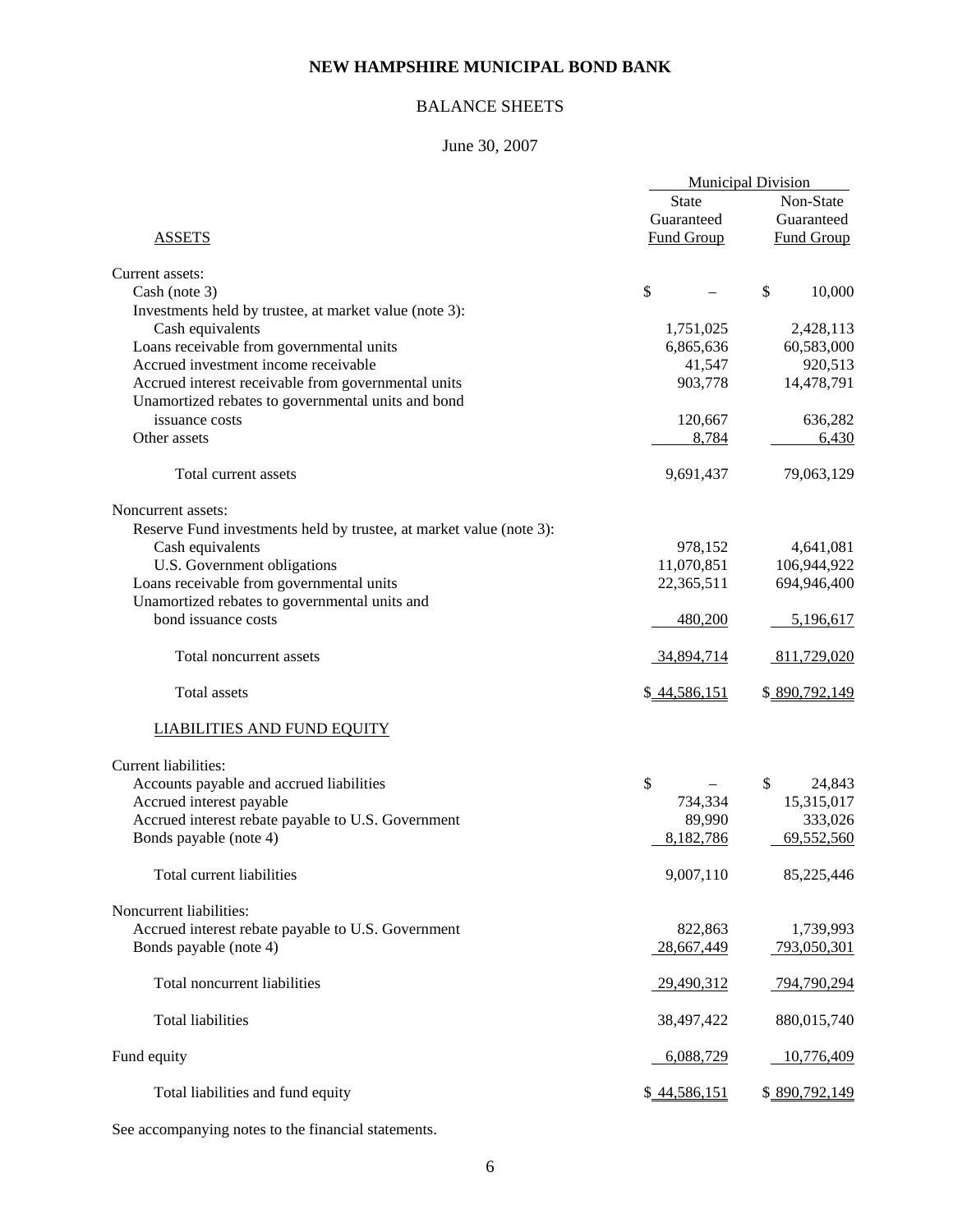|                                    | <b>Educational Institutions Division</b>         |                                 |
|------------------------------------|--------------------------------------------------|---------------------------------|
| Total                              | Coe-Brown Northwood<br><b>Academy Fund Group</b> | Pinkerton Academy<br>Fund Group |
| \$<br>57,074                       | \$<br>22,995                                     | \$<br>24,079                    |
| 4,179,138<br>68,833,636<br>962,060 | 230,000                                          | 1,155,000                       |
| 15,463,905                         | 15,791                                           | 65,545                          |
| 756,949<br>15,214                  |                                                  |                                 |
| 90,267,976                         | 268,786                                          | 1,244,624                       |
| 5,619,233                          |                                                  |                                 |
| 118,015,773<br>735,051,911         | 1,720,000                                        | 16,020,000                      |
| 5,676,817                          |                                                  |                                 |
| 864, 363, 734                      | 1,720,000                                        | 16,020,000                      |
| \$954,631,710                      | \$1,988,786                                      | \$17,264,624                    |
| \$<br>24,843                       | \$                                               | \$                              |
| 16,130,687<br>423,016              | 15,791                                           | 65,545                          |
| 79,120,346                         | 230,000                                          | 1,155,000                       |
| 95,698,892                         | 245,791                                          | 1,220,545                       |
| 2,562,856<br>839,457,750           | 1,720,000                                        | 16,020,000                      |
| 842,020,606                        | 1,720,000                                        | 16,020,000                      |
| 937,719,498                        | 1,965,791                                        | 17,240,545                      |
| 16,912,212                         | 22,995                                           | 24,079                          |
| \$954,631,710                      | \$1,988,786                                      | \$17,264,624                    |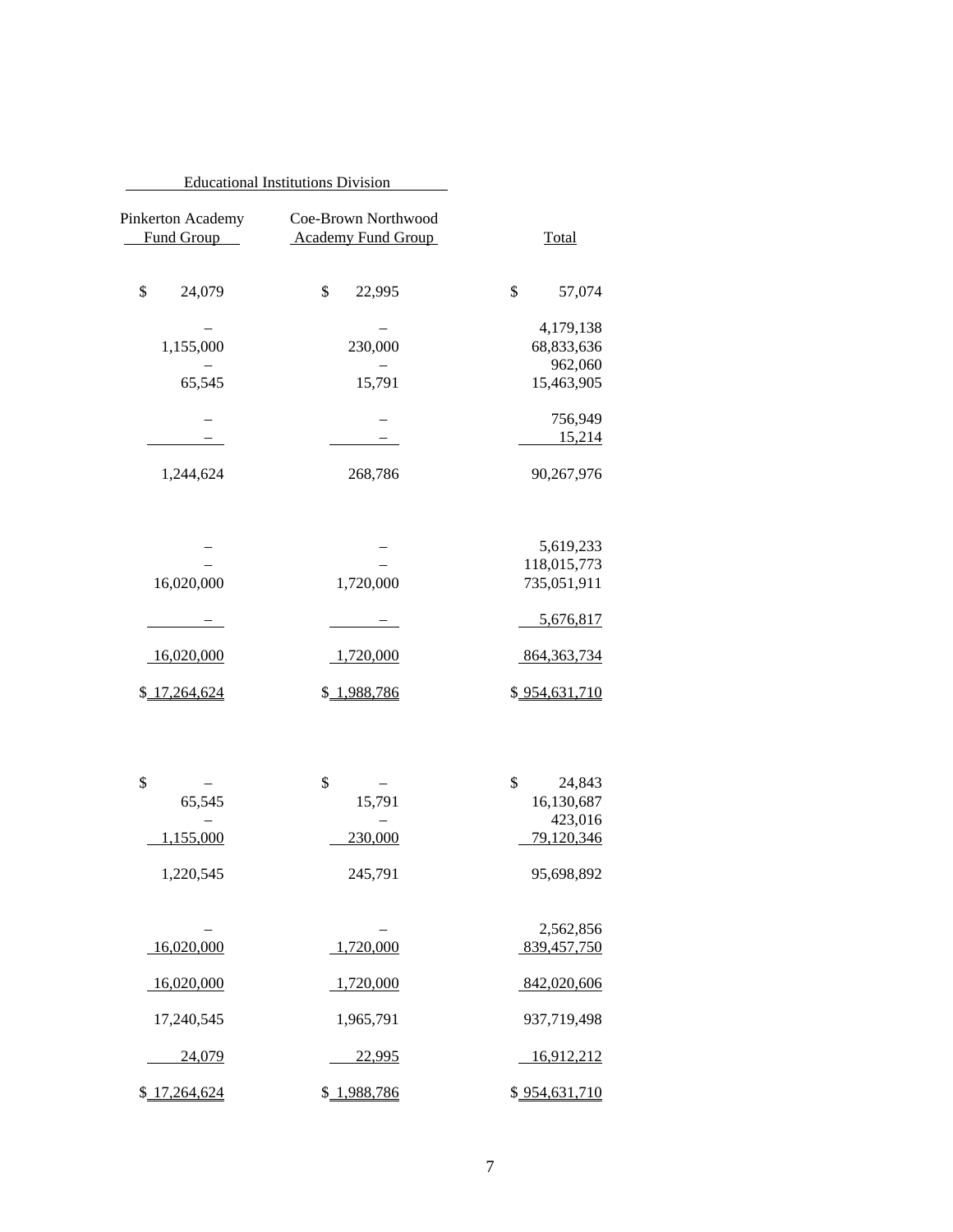# STATEMENTS OF REVENUES, EXPENSES AND CHANGES IN FUND EQUITY

For the Year Ended June 30, 2007

|                                                      | <b>Municipal Division</b> |                   |  |
|------------------------------------------------------|---------------------------|-------------------|--|
|                                                      | <b>State</b>              | Non-State         |  |
|                                                      | Guaranteed                | Guaranteed        |  |
|                                                      | <b>Fund Group</b>         | <b>Fund Group</b> |  |
| Operating revenues:                                  |                           |                   |  |
| Interest on loans receivable from governmental units | \$1,990,857               | \$36,584,700      |  |
| Interest income from investments                     | 638,900                   | 5,756,168         |  |
| Net decrease in the fair value of investments        | (151, 504)                | (712, 427)        |  |
| Other income                                         |                           | 370,319           |  |
| Total operating revenues                             | 2,478,253                 | 41,998,760        |  |
| Operating expenses:                                  |                           |                   |  |
| Interest expense                                     | 2,073,468                 | 40,525,906        |  |
| Operating expenses                                   | 100,000                   | 224,722           |  |
| Other expense                                        |                           | 224,230           |  |
| Total operating expenses                             | 2,173,468                 | 40,974,858        |  |
| Operating income                                     | 304,785                   | 1,023,902         |  |
| Fund equity, beginning of year                       | 5,783,944                 | 9,752,507         |  |
| Fund equity, end of year                             | \$6,088,729               | \$10,776,409      |  |

See accompanying notes to the financial statements.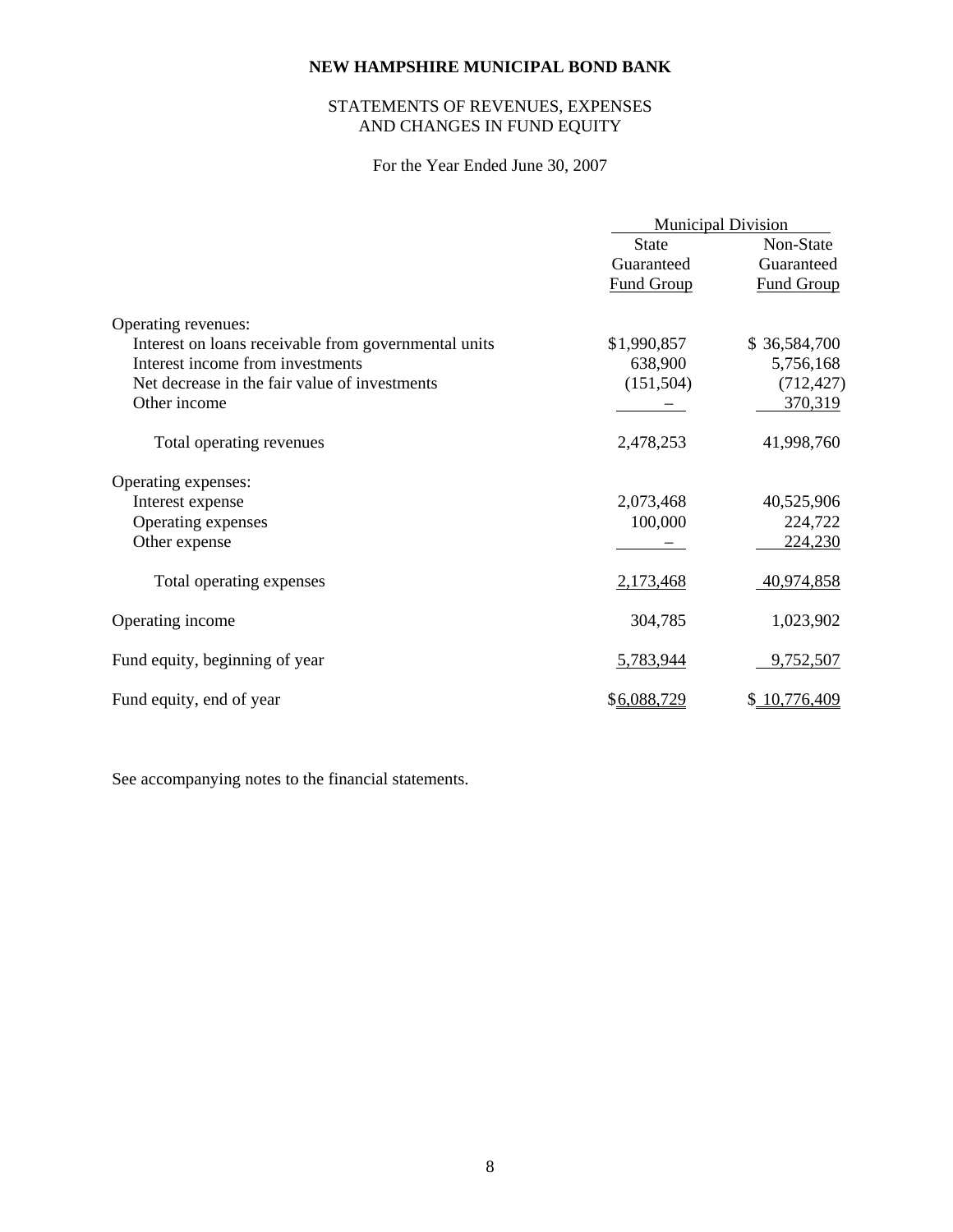|                                 | <b>Educational Institutions Division</b>         |                           |
|---------------------------------|--------------------------------------------------|---------------------------|
| Pinkerton Academy<br>Fund Group | Coe-Brown Northwood<br><b>Academy Fund Group</b> | Total                     |
| \$882,644<br>1,927              | \$105,547<br>214                                 | \$39,563,748<br>6,397,209 |
|                                 |                                                  | (863,931)                 |
| 6,000                           | 1,000                                            | 377,319                   |
| 890,571                         | 106,761                                          | 45,474,345                |
| 882,644                         | 105,547                                          | 43,587,565                |
| 7,650                           | 850                                              | 333,222<br>224,230        |
| 890,294                         | 106,397                                          | 44,145,017                |
| 277                             | 364                                              | 1,329,328                 |
| <u>23,802</u>                   | 22,631                                           | <u>15,582,884</u>         |
| \$24,079                        | \$22,995                                         | \$16,912,212              |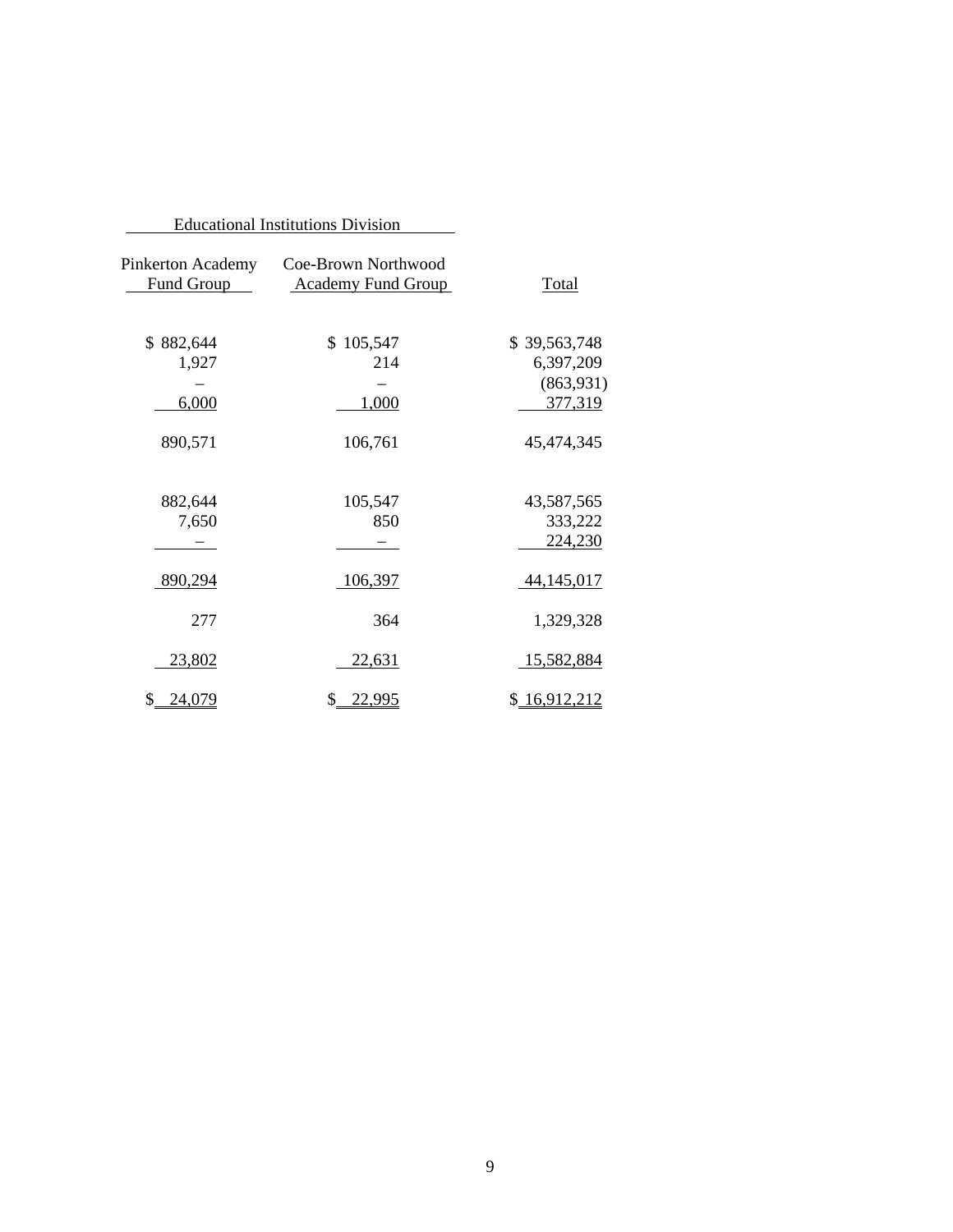# STATEMENTS OF CASH FLOWS

# For the Year Ended June 30, 2007

|                                                             | <b>Municipal Division</b> |                      |  |
|-------------------------------------------------------------|---------------------------|----------------------|--|
|                                                             | <b>State</b>              | Non-State            |  |
|                                                             | Guaranteed                | Guaranteed           |  |
|                                                             | <b>Fund Group</b>         | <b>Fund Group</b>    |  |
|                                                             |                           |                      |  |
| Operating activities:                                       |                           |                      |  |
| Cash received from governmental units                       | 9,103,546<br>\$           | \$96,499,341         |  |
| Cash payments to governmental units                         |                           | (73,460,000)         |  |
| Cash received from other income                             |                           | 370,319              |  |
| Cash payments for operating expenses                        | (100,000)                 | (245, 027)           |  |
| Cash payments for bond issuance costs                       |                           | (224, 230)           |  |
| Cash paid for other assets                                  | (8, 784)                  | (475,378)            |  |
| Net cash provided by operating activities                   | 8,994,762                 | 22,465,025           |  |
| Investing activities:                                       |                           |                      |  |
| Purchases of investments                                    | (2,960,881)               | (3,945,040)          |  |
| Proceeds from sale and maturities of investments            | 1,085,644                 | 6,052,770            |  |
| Interest received on investments                            | 866,398                   | 6,535,928            |  |
| Interest rebate paid to U.S. Government                     | (20, 169)                 | (725, 338)           |  |
| Net cash (used) provided by investing activities            | (1,029,008)               | 7,918,320            |  |
| Noncapital financing activities:                            |                           |                      |  |
| Proceeds from bonds payable                                 |                           | 111,602,523          |  |
| Deposit to refunding escrow                                 |                           | (37,701,886)         |  |
| Principal paid on bonds payable                             | (8,199,669)               | (67,685,000)         |  |
| Interest paid on bonds payable                              | (1,987,769)               | (39,886,544)         |  |
| Net cash used by noncapital financing activities            | (10, 187, 438)            | (33,670,907)         |  |
| (Decrease) increase in cash and cash equivalents            | (2,221,684)               | (3,287,562)          |  |
| Cash and cash equivalents, beginning of year                | 4,950,861                 | 10,366,756           |  |
| Cash and cash equivalents, end of year                      | \$2,729,177               | $$-.7,079,194$       |  |
| Balance sheet classification:                               |                           |                      |  |
| Cash                                                        | \$                        | \$<br>10,000         |  |
| Cash equivalents – investments held by trustee              | 1,751,025                 | 2,428,113            |  |
| Cash equivalents – reserve fund investments held by trustee | 978,152                   | 4,641,081            |  |
|                                                             | \$2,729,177               | 7,079,194<br>$S_{-}$ |  |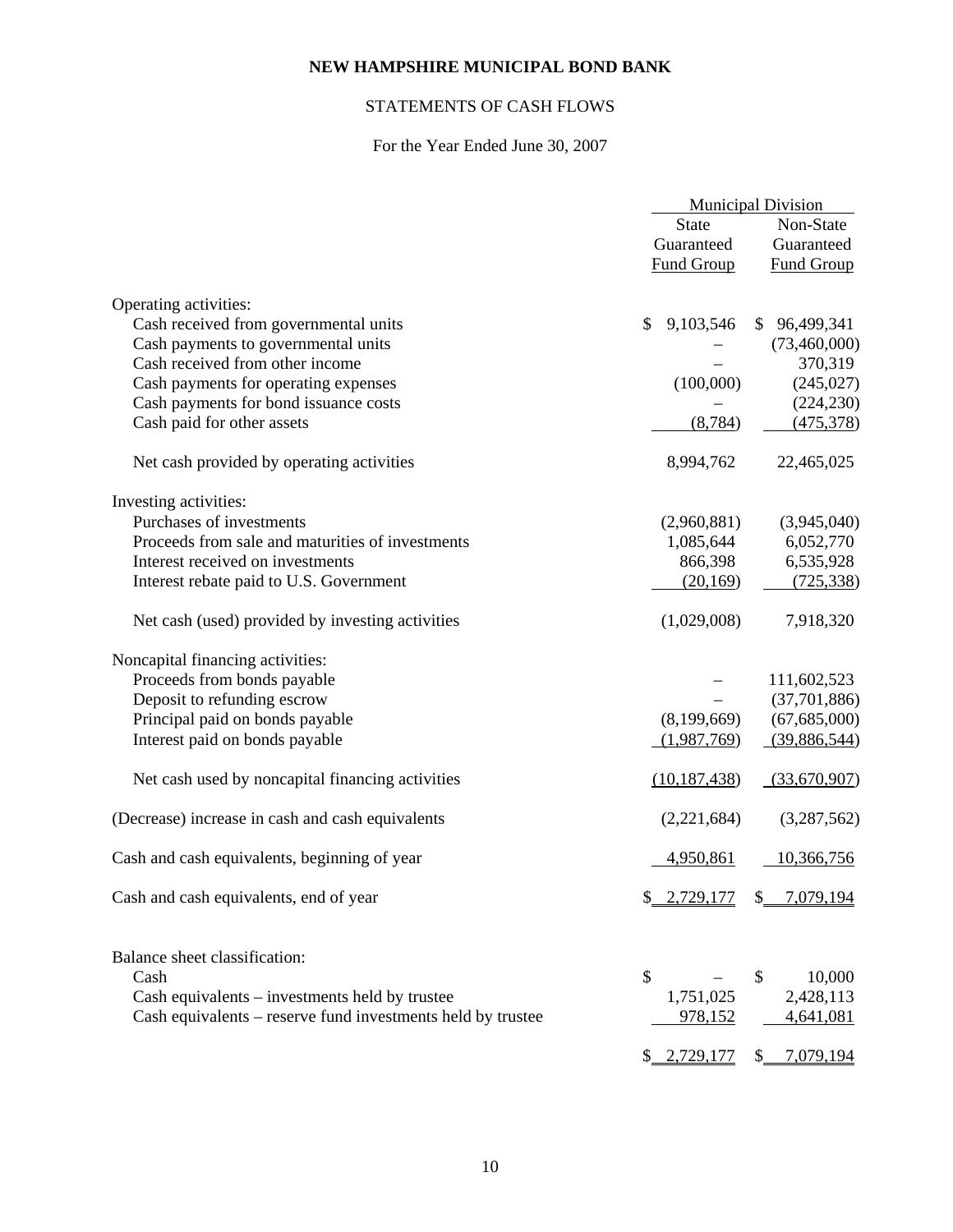| <b>Educational Institutions Division</b> |                                                  |                     |
|------------------------------------------|--------------------------------------------------|---------------------|
| Pinkerton Academy<br>Fund Group          | Coe-Brown Northwood<br><b>Academy Fund Group</b> | <b>Total</b>        |
| \$2,649,283                              | \$332,350                                        | \$108,584,520       |
|                                          |                                                  | (73,460,000)        |
| 6,000                                    | 1,000                                            | 377,319             |
| (7,650)                                  | (850)                                            | (353,527)           |
|                                          |                                                  | (224, 230)          |
|                                          |                                                  | (484, 162)          |
| 2,647,633                                | 332,500                                          | 34,439,920          |
|                                          |                                                  | (6,905,921)         |
|                                          |                                                  | 7,138,414           |
| 1,927                                    | 214                                              | 7,404,467           |
|                                          |                                                  | (745, 507)          |
| 1,927                                    | 214                                              | 6,891,453           |
|                                          |                                                  | 111,602,523         |
|                                          |                                                  | (37,701,886)        |
| (1,760,000)                              | (225,000)                                        | (77, 869, 669)      |
| (889, 283)                               | (107, 350)                                       | (42,870,946)        |
| (2,649,283)                              | (332,350)                                        | (46,839,978)        |
| 277                                      | 364                                              | (5,508,605)         |
| 23,802                                   | 22,631                                           | 15,364,050          |
| \$<br>24,079                             | \$_<br>22,995                                    | \$.<br>9,855,445    |
| \$                                       | \$                                               | \$                  |
| 24,079                                   | 22,995                                           | 57,074<br>4,179,138 |
|                                          |                                                  | 5,619,233           |
|                                          |                                                  |                     |
| \$<br>24,079                             | \$_<br>22,995                                    | \$<br>9,855,445     |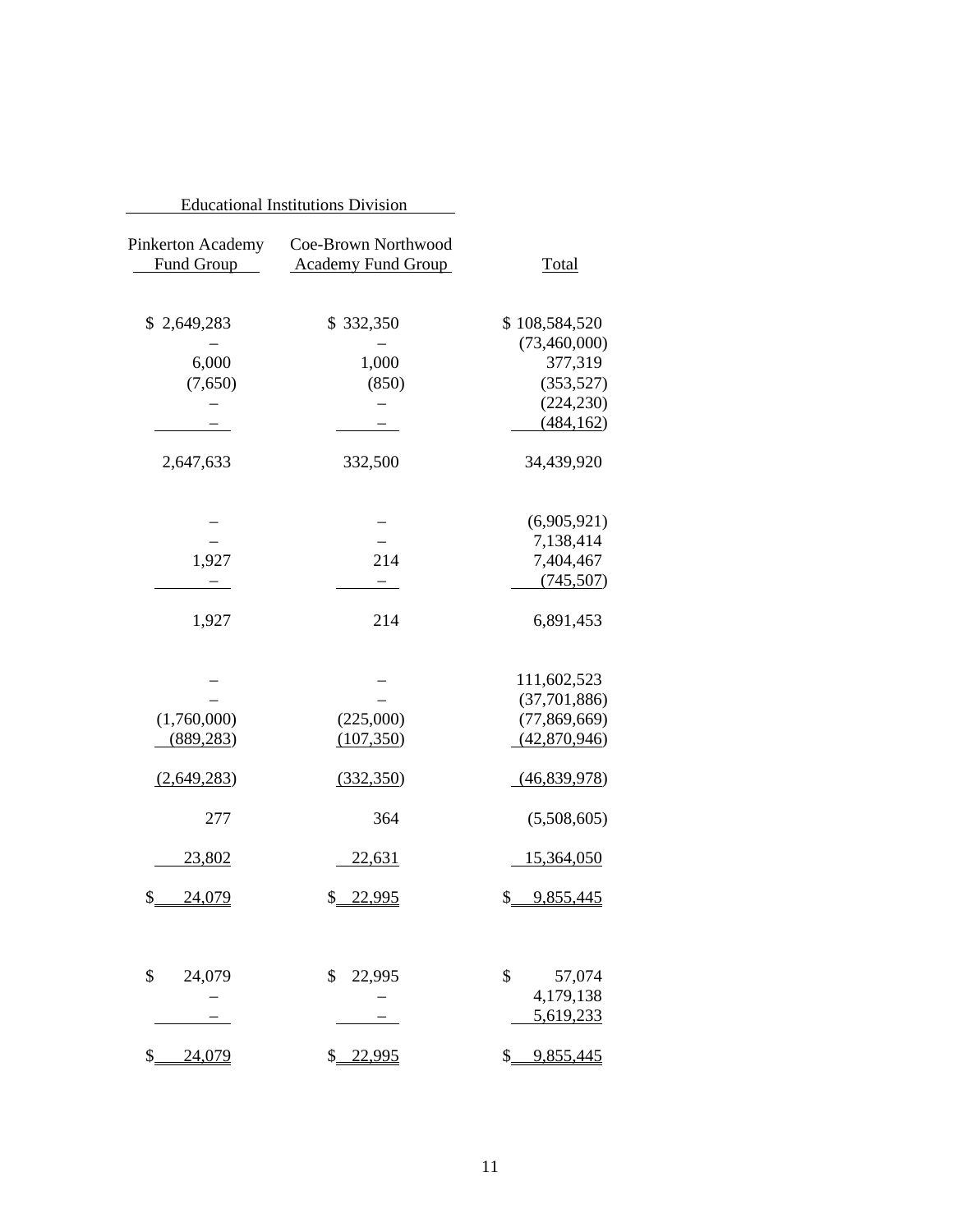# STATEMENTS OF CASH FLOWS (CONTINUED)

# For the Year Ended June 30, 2007

|                                                     | <b>Municipal Division</b> |                   |           |                   |
|-----------------------------------------------------|---------------------------|-------------------|-----------|-------------------|
|                                                     | <b>State</b>              |                   | Non-State |                   |
|                                                     |                           | Guaranteed        |           | Guaranteed        |
|                                                     |                           | <b>Fund Group</b> |           | <b>Fund Group</b> |
| Reconciliation of operating income to net cash      |                           |                   |           |                   |
| provided by operating activities:                   |                           |                   |           |                   |
| Operating income                                    | \$                        | 304,785           | \$        | 1,023,902         |
| Adjustments to reconcile operating income to        |                           |                   |           |                   |
| net cash provided by operating activities:          |                           |                   |           |                   |
| Interest income from investments                    |                           | (638,900)         |           | (5,756,168)       |
| Net decrease in the fair value of investments       |                           | 151,504           |           | 712,427           |
| Amortization of rebates to governmental units       |                           | 77,347            |           | 481,041           |
| Interest expense on bonds payable                   |                           | 2,073,468         |           | 40,525,906        |
| Change in assets and liabilities:                   |                           |                   |           |                   |
| Loans receivable from governmental units            |                           | 6,904,667         |           | (13,595,490)      |
| Accrued interest receivable from governmental units |                           | 130,675           |           | (430,910)         |
| Unamortized rebates to governmental units           |                           |                   |           |                   |
| and bond issuance costs                             |                           |                   |           | (468, 948)        |
| Other assets                                        |                           | (8, 784)          |           | (6, 430)          |
| Accounts payable and accrued liabilities            |                           |                   |           | (20, 305)         |
| Net cash provided by operating activities           |                           | 8.994.762         |           | <u>22,465,025</u> |

See accompanying notes to the financial statements.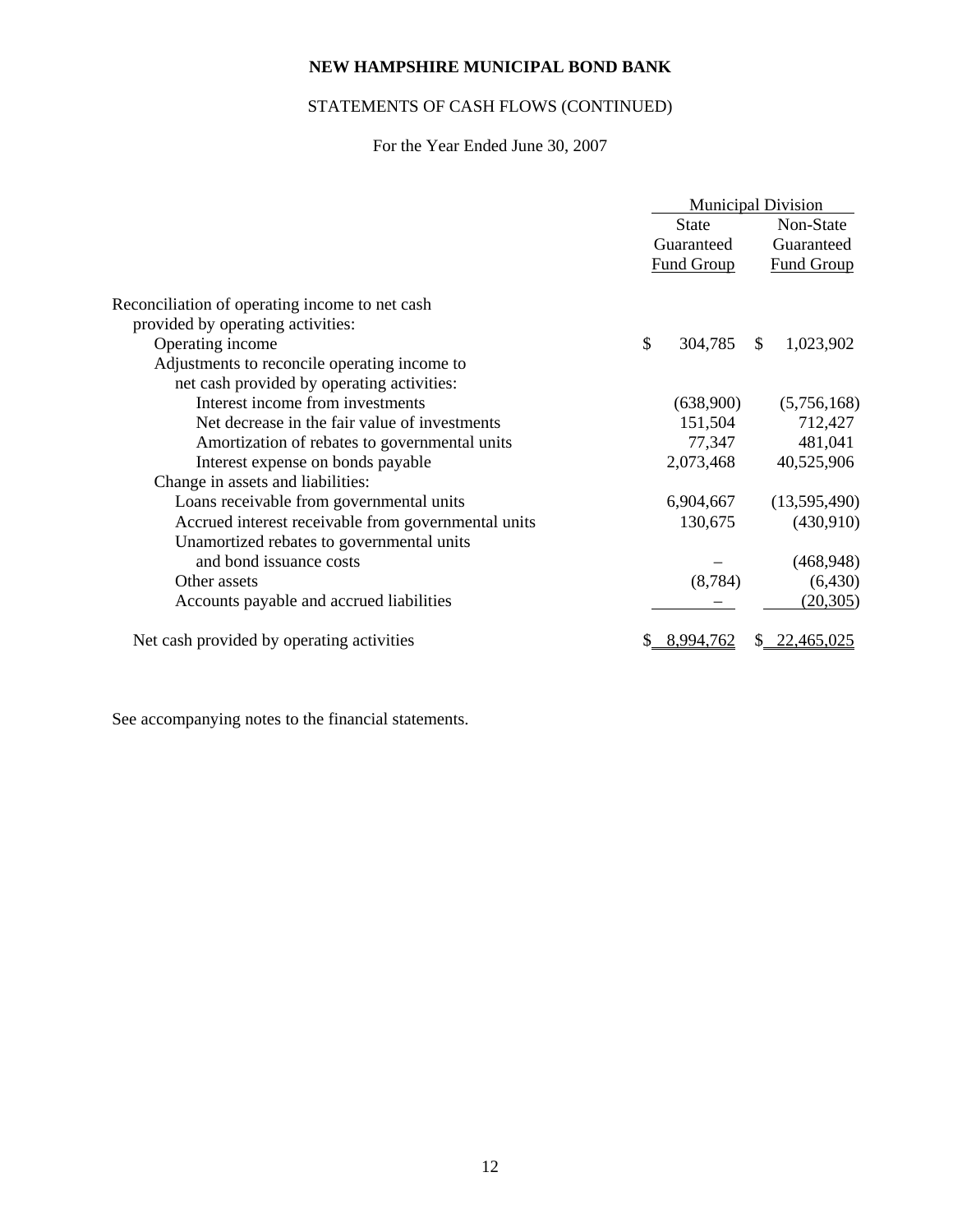|                                                                                     | <b>Educational Institutions Division</b> |              |                       |
|-------------------------------------------------------------------------------------|------------------------------------------|--------------|-----------------------|
| Coe-Brown Northwood<br>Pinkerton Academy<br>Fund Group<br><b>Academy Fund Group</b> |                                          | <u>Total</u> |                       |
| \$                                                                                  | 277                                      | \$<br>364    | \$<br>1,329,328       |
|                                                                                     | (1,927)                                  | (214)        | (6,397,209)           |
|                                                                                     |                                          |              | 863,931               |
|                                                                                     | 882,644                                  | 105,547      | 558,388<br>43,587,565 |
|                                                                                     | 1,760,000                                | 225,000      | (4,705,823)           |
|                                                                                     | 6,639                                    | 1,803        | (291,793)             |
|                                                                                     |                                          |              | (468, 948)            |
|                                                                                     |                                          |              | (15,214)              |
|                                                                                     |                                          |              | (20, 305)             |
|                                                                                     | <u>\$2,647,633</u>                       | \$332,500    | 34,439,920            |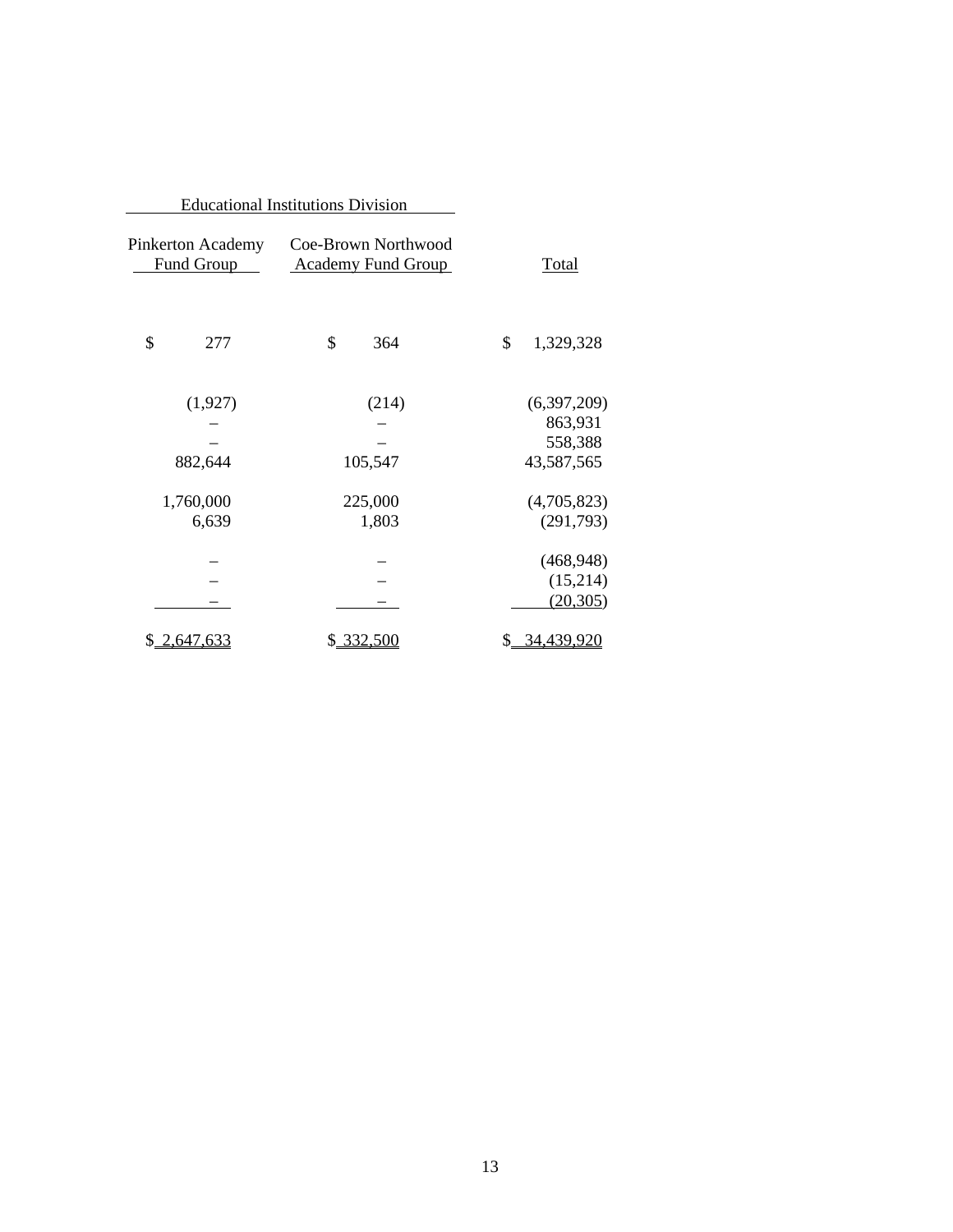#### NOTES TO FINANCIAL STATEMENTS

June 30, 2007

#### **1. Organization**

 The New Hampshire Municipal Bond Bank (Bond Bank) was created in 1977 by Chapter 35-A (Act) of the State of New Hampshire (State) Revised Statutes Annotated. The Bond Bank is an instrumentality of the State, but is not a State agency and has no taxing authority. The Bond Bank has separate corporate and sovereign capacity and its board of directors is composed of the State Treasurer (who serves as director ex officio) and four directors appointed by the Governor and Executive Council. The Bond Bank has no oversight authority over any other entity.

 Under the Act, the Bond Bank is empowered to issue its bonds to make funds available to governmental units having the power to levy taxes (county, city, town, school district, village district or other body corporate and politic), through the purchase by the Bond Bank of their municipal bonds. The governmental units enter into loan agreements with the Bond Bank pursuant to which they issue municipal bonds. Accordingly, the Bond Bank enables governmental units to issue debt at a lower cost of borrowing and on more favorable terms than would be possible by financing on their own. As discussed below, the Act was amended in 1982 to establish the Educational Institutions Division.

To achieve its purpose, the Bond Bank operates the following divisions and programs:

#### *Municipal Division*

 **State Guaranteed** bonds issued are not a debt of the State of New Hampshire, and the State is not liable on such bonds. However, the municipal bonds purchased by the Bond Bank are guaranteed as to payment of principal and interest by a pledge of the full faith and credit of the State of New Hampshire.

 **Non-State Guaranteed** bonds issued are not a debt of the State of New Hampshire, and the State is not liable on such bonds.

 Since its inception, the Bond Bank has issued bonds for its Non-State Guaranteed program pursuant to a General Resolution adopted on December 1, 1978, as amended from time to time (the "1978 Resolution"). On July 14, 2005, the Bond Bank adopted a new General Resolution (the "2005 Resolution"). While substantially similar to the 1978 Resolution, the 2005 Resolution contains a number of improvements, including a flexible reserve fund sizing requirement, some changes in permitted investments, the ability to meet its reserve fund requirement with surety bond policies and other credit facilities, and a streamlined approach to calling bonds for early redemption. Bonds issued under the 2005 Resolution are separately secured from all other bonds of the Bond Bank, including those issued under the 1978 Resolution. The adoption of the 2005 Resolution has not resulted in any substantive change to the Bond Bank's overall program. Total assets and liabilities of the 2005 Resolution, which are reported under the Non-State Guaranteed Fund Group, were approximately \$120,000,000 at June 30, 2007, consisting primarily of loans to governmental units and bonds payable.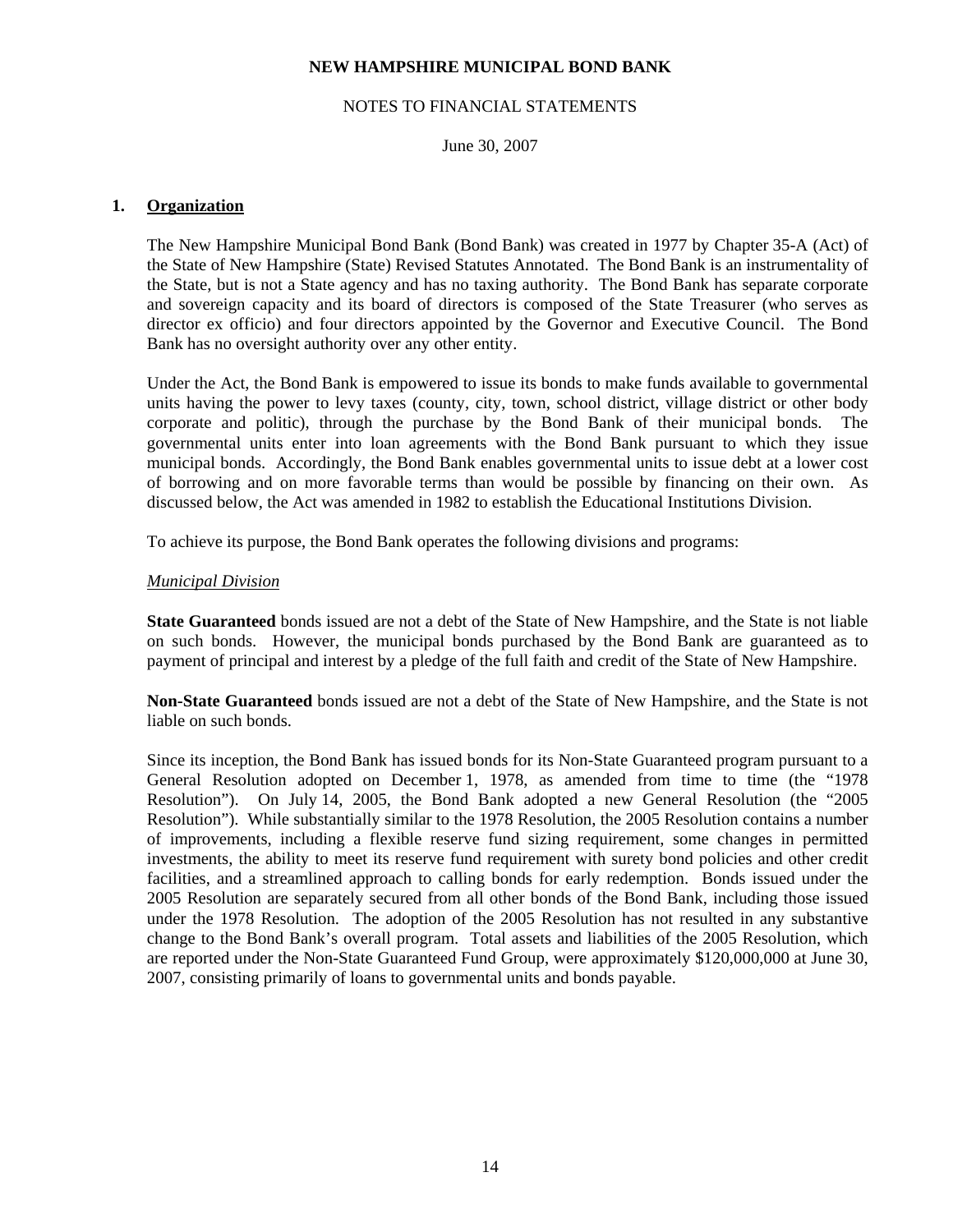#### NOTES TO FINANCIAL STATEMENTS

June 30, 2007

#### **1. Organization (Continued)**

#### *Educational Institutions Division*

 **Pinkerton Academy and Coe-Brown Northwood Academy Programs**: Effective February 19, 1982 (and as modified July 11, 1998), the State Legislature enacted the "New Hampshire Municipal Bond Bank Educational Institutions Bond Financing Act", to assist certain elementary, secondary education institutions, or any other institution which provides a program of education within the state which is preparatory of secondary, postsecondary, or higher education, to finance the construction and improvement of their facilities.

 No State appropriations are made to the Bond Bank. Fees and charges are authorized to be charged by the Bond Bank for the use of its services or facilities. These fees and charges, along with income from investments, provide for the annual operating costs of the Bond Bank.

#### **2. Significant Accounting Policies**

#### *Proprietary Fund Accounting*

 The Bond Bank is accounted for as an Enterprise Fund. An Enterprise Fund is used to account for an operation where periodic determination, on an accrual basis, of revenues earned, expenses incurred and net income is appropriate. Accordingly, the Bond Bank recognizes revenues in the period earned and expenses in the period incurred.

 The Bond Bank complies with GASB Statement No. 20, *Accounting and Financial Reporting for Proprietary Funds and other Governmental Entities that Use Proprietary Fund Accounting*. Under the provisions of this statement, the Bond Bank applies all applicable GASB pronouncements as well as Financial Accounting Standards Board (FASB) Statements, Accounting Principals Board (APB) Opinions, and Accounting Research Bulletins (ARBs) issued on or before November 30, 1989, unless those pronouncements conflict with or contradict GASB pronouncements. As permitted by GASB No. 20, the Bond Bank has elected not to comply with the FASB Statements and Interpretations issued after November 30, 1989.

 The financial statements are prepared in accordance with Governmental Accounting Standards Board Statements No. 34, *Basic Financial Statements – and Management's Discussion and Analysis – for State and Local Governments*, No. 37, *Basic Financial Statements – and Management's Discussion and Analysis – for State and Local Governments: Omnibus – an amendment of GASB Statement No. 21* and *No. 34*, and *No. 38*, *Certain Financial Statement Note Disclosures* (the Statements).

#### *Federal Income Taxes*

 It is the opinion of management that the Bond Bank is exempt from federal income taxes under Internal Revenue Code Section 115. However, the Bond Bank is subject to the arbitrage rebate requirements of Section 148 of the Internal Revenue Code. Section 148 requires that any arbitrage profit earned on the proceeds of tax-exempt bonds issued after 1985 must be rebated to the federal government at least once every five years, with the balance rebated no later than 60 days after the retirement of the bonds.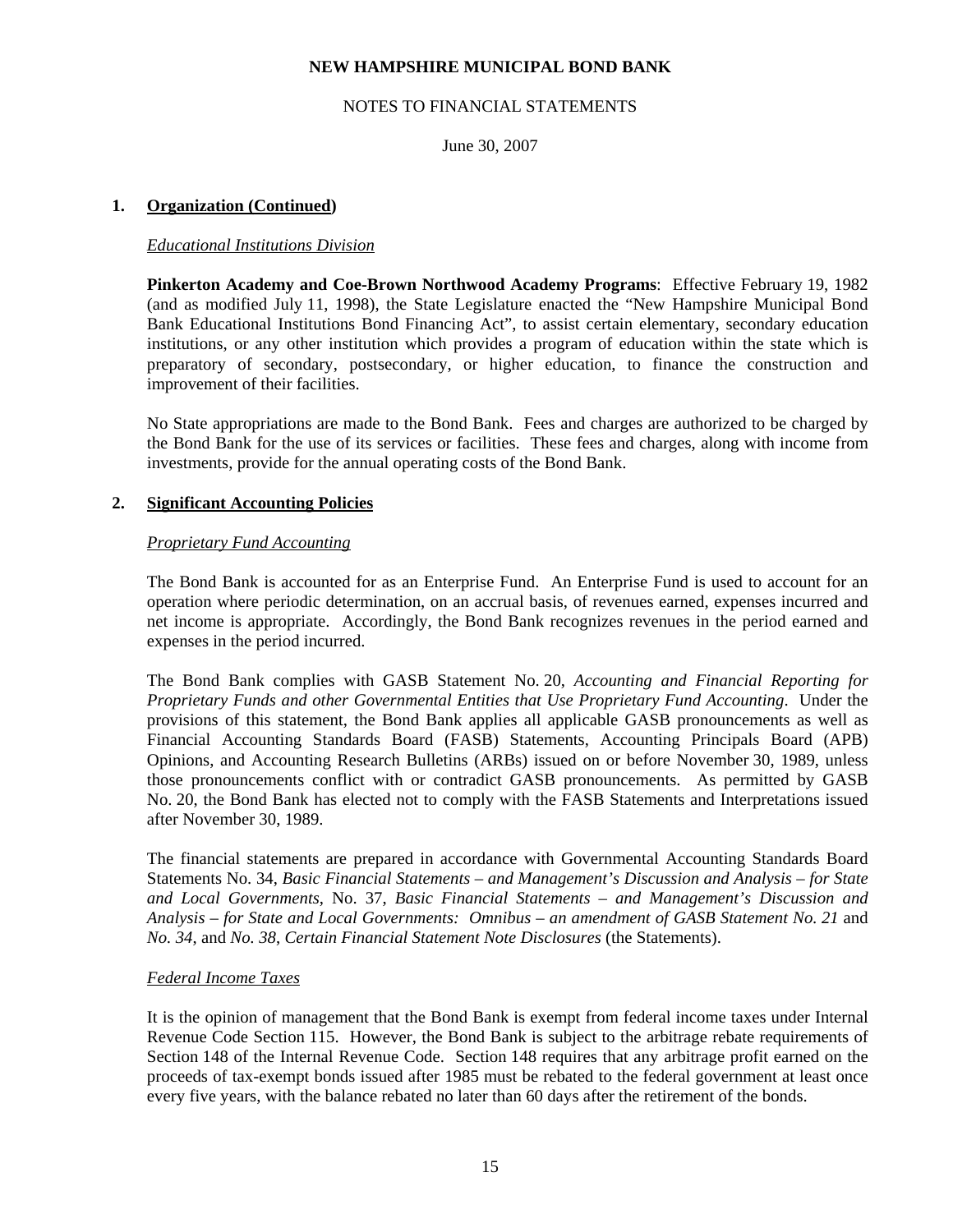#### NOTES TO FINANCIAL STATEMENTS

June 30, 2007

#### **2. Significant Accounting Policies (Continued)**

 Arbitrage rebate expense, which is presented as a reduction in the amount of interest income from investments, for the year ended June 30, 2007 was approximately \$254,000 and \$829,000 for the State Guaranteed and Non-State Guaranteed Fund Groups, respectively.

#### *Cash and Cash Equivalents*

 The Bond Bank considers all checking and savings deposits and highly liquid investments with original maturities of three months or less to be cash equivalents.

#### *Investments*

 Investments are carried at fair value. Changes in fair value are recorded as net increase or decrease in the fair value of investments on the statements of revenues, expenses and changes in fund equity.

#### *Bond Discounts, Premiums and Issuance Costs*

 Costs associated with issuing debt, which are generally paid by means of fees collected from governmental units, are expensed in the year incurred. Bond issuance costs and original issue discounts or premiums associated with the Series 1993, 1996, 1998, 2002, 2003, 2004, 2005 and 2007 refunding bond issues were not offset by fees collected from governmental units, thus they were deferred and are being amortized to interest expense over the life of the refunding bond issues using the straight-line method. For each refunding, bond discounts (premiums) are presented as a reduction of (increase to) the face amount of bonds payable (note 4), whereas issuance costs are recorded as deferred charges included in other assets.

#### *Advanced Refundings*

 All advanced refundings completed subsequent to July 1, 1993 within the Bond Bank's municipal division are accounted for in accordance with the provisions of GASB Statement No. 23, *Accounting and Financial Reporting for Refundings of Debt Reported by Proprietary Activities*. Under GASB Statement No. 23, the difference between the reacquisition price and the net carrying amount of the old debt is deferred and amortized as a component of interest expense over the remaining life of the old debt, or the life of the new debt, whichever is shorter, using the straight-line method. The unamortized portion of the deferred amount is reported as a reduction of the face amount of the bonds payable (note 4). Amortization for the year ended June 30, 2007 was approximately \$378,700 and \$1,756,700 for the State Guaranteed and Non-State Guaranteed Fund Groups, respectively.

 The gains, losses and economic benefits of advance refundings completed within the Educational Institutions Division inure to the respective institution and not the Bond Bank.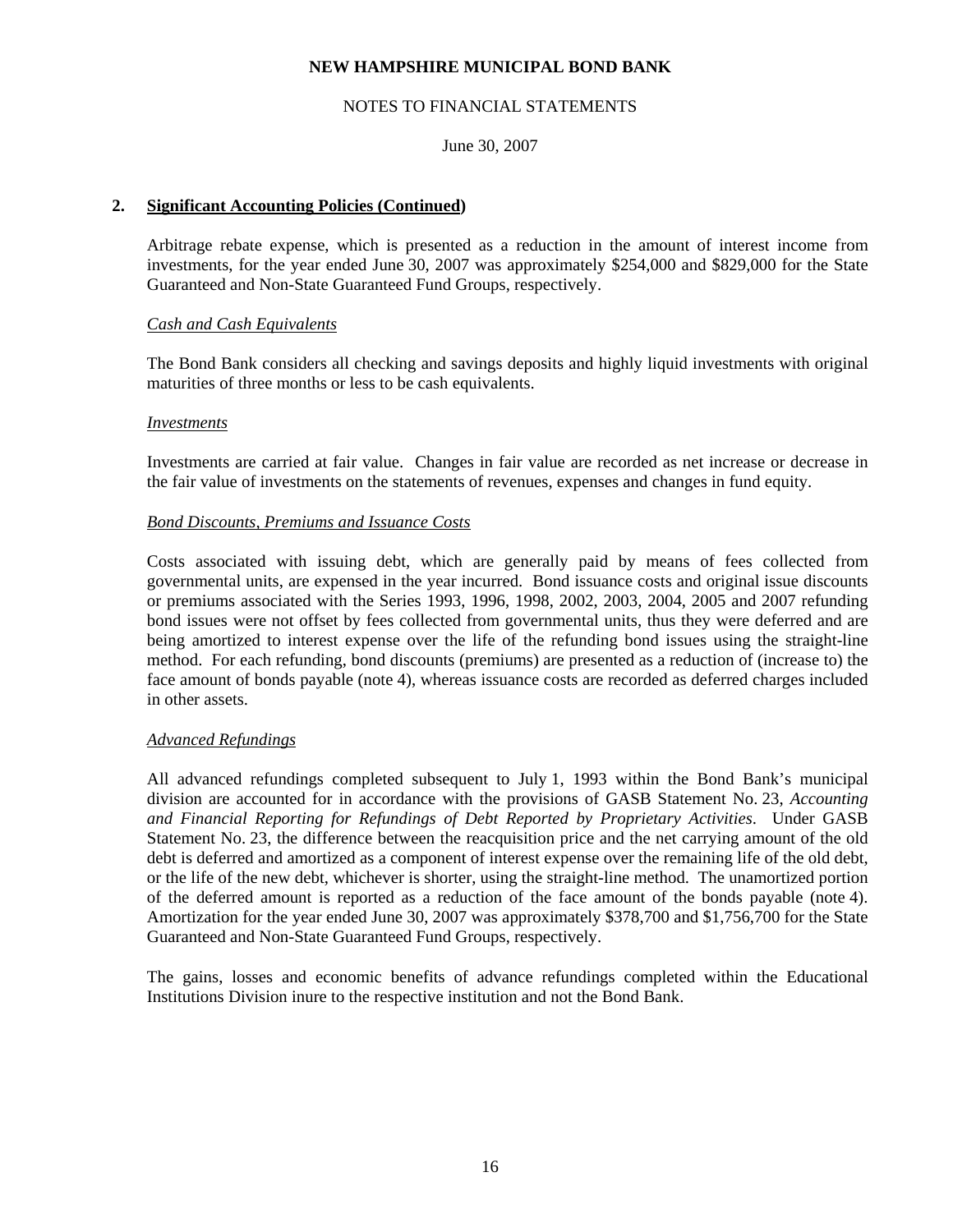#### NOTES TO FINANCIAL STATEMENTS

June 30, 2007

#### **2. Significant Accounting Policies (Continued)**

#### *Management Estimates*

 The preparation of financial statements in conformity with accounting principles generally accepted in the United States of America requires the Bond Bank to make estimates and assumptions that affect the amount of assets and liabilities and disclosure of contingent assets and liabilities at the date of the financial statements and the reported amounts of revenues and expenses during the reporting period. Actual results could differ from those estimates.

#### *Total Columns*

 The "total" columns contain the totals of the similar accounts of the various funds. Since the assets of the funds are restricted, the combination of the accounts, including assets therein, is for convenience only and does not indicate that the combined assets are available in any manner other than that provided for in the separate funds.

#### **3. Cash, Cash Equivalents and Investments**

 Cash includes funds held in interest bearing demand deposit and savings accounts, which are fully insured by the Federal Deposit Insurance Corporation, and amounts on deposit with the New Hampshire Public Deposit Investment Pool (established pursuant to Sections 383:22-24 of the New Hampshire Revised Statutes Annotated), of \$47,074 as of June 30, 2007.

 Investments held by trustee and Reserve Fund investments held by trustee consist primarily of U.S. Government and Government Agency obligations and shares of money market funds which invest in U.S. Government and Government Agency obligations. All investments are held by a trustee in the Bond Bank's name.

 Reserve Fund investments held by trustee are restricted for payment of future debt service on the reserve fund portion of all outstanding bond issues. Pursuant to the Act and respective Bond Resolutions, the Municipal Division of the Bond Bank is required to maintain a debt service reserve fund which is equal to the maximum amount of bond principal and interest payable in any succeeding calendar year, to the extent that the funds are receivable from governmental units. Such reserves would be used to provide for payment of debt service in the event that one or more governmental units defaults in its payments.

 As permitted by the bond resolution, any funds not required for loans to government units or deposit to reserve funds, may be held by the Bond Bank as unrestricted investments. These amounts are classified as investments held by trustee within the accompanying balance sheets.

 Reserve Fund investments and investments held by trustee must be invested in any of the following obligations; (a) direct obligations of the United States of America or direct obligations of the State or obligations for which the faith and credit of the United States of America or the State is pledged to provide for the payment of the principal and interest, (b) any bond, debenture, note, participation or other similar obligation issued by the Federal National Mortgage Association, and (c) any other obligation of the United States of America or any Federal agencies which may then be purchased with funds belonging to the State or held in the State Treasury.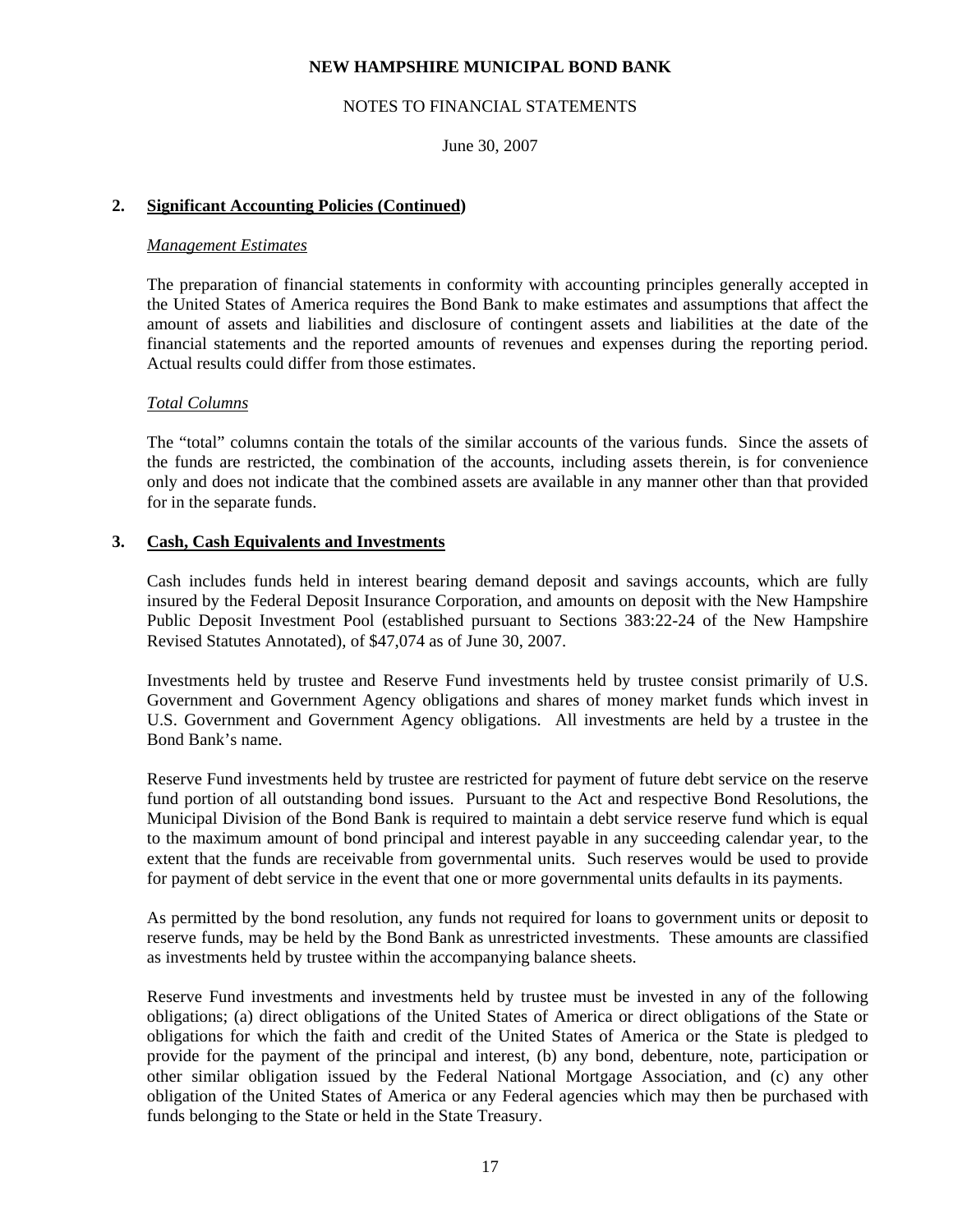#### NOTES TO FINANCIAL STATEMENTS

#### June 30, 2007

#### **3. Cash, Cash Equivalents and Investments (Continued)**

 Investments of the Bond Bank consist of short-term money market funds and other investments which are 100% collateralized by government securities. At June 30, 2007, investments are categorized as follows:

|                                           | Fair Value      |                 |
|-------------------------------------------|-----------------|-----------------|
|                                           | Cash            | U.S. Government |
|                                           | Equivalents     | Obligations     |
| Investments held by trustee:              |                 |                 |
| <b>State Guaranteed Fund Group</b>        | 1,751,025<br>S. | \$              |
| Non-State Guaranteed Fund Group           | 2,428,113       |                 |
|                                           | 4,179,138       |                 |
| Reserve fund investments held by trustee: |                 |                 |
| <b>State Guaranteed Fund Group</b>        | 978,152         | 11,070,851      |
| Non-State Guaranteed Fund Group           | 4,641,081       | 106,944,922     |
|                                           | 9.798.37        | \$118,015,773   |

 As a means of limiting its exposure to fair value losses arising from rising interest rates, the Bond Bank's investment policy provides that investment maturities be closely matched with future bond principal and interest requirements, which are the primary use of invested assets. The Bond Bank's general practice has been to hold all debt securities to their maturity, at which point the funds are needed to make required bond principal and interest payments for the respective resolutions. The following table provides information on future maturities of the Bond Bank's investment in U.S. government obligations as of June 30, 2007:

| <b>Maturities</b>   | <b>State</b><br>Guaranteed | $%$ of  | Non-State<br>Guaranteed | $%$ of  |
|---------------------|----------------------------|---------|-------------------------|---------|
|                     | Fund Group                 | Total   | Fund Group              | Total   |
| Less than one year  | 3,225,666<br>\$            | 29.14%  | 9,335,544               | 8.73%   |
| One to five years   | 6,638,320                  | 59.96   | 29,886,684              | 27.95   |
| Six to ten years    | 947,912                    | 8.56    | 30,643,203              | 28.65   |
| More than ten years | 258,953                    | 2.34    | 37,079,491              | 34.67   |
|                     | 11,070,851                 | 100.00% | \$106,944,922           | 100.00% |

 For an investment, custodial credit risk is the risk that, in the event of the failure of the counterparty, the Bond Bank will not be able to recover the value of its investments or collateral securities that are in the possession of an outside party. The Bond Bank's investments are held by Flagship Bank, a state-charted and publicly traded commercial bank which is a wholly owned subsidiary of Chittenden Corporation. Management of the Bond Bank is not aware of any issues with respect to custodial credit risk at Flagship Bank at June 30, 2007.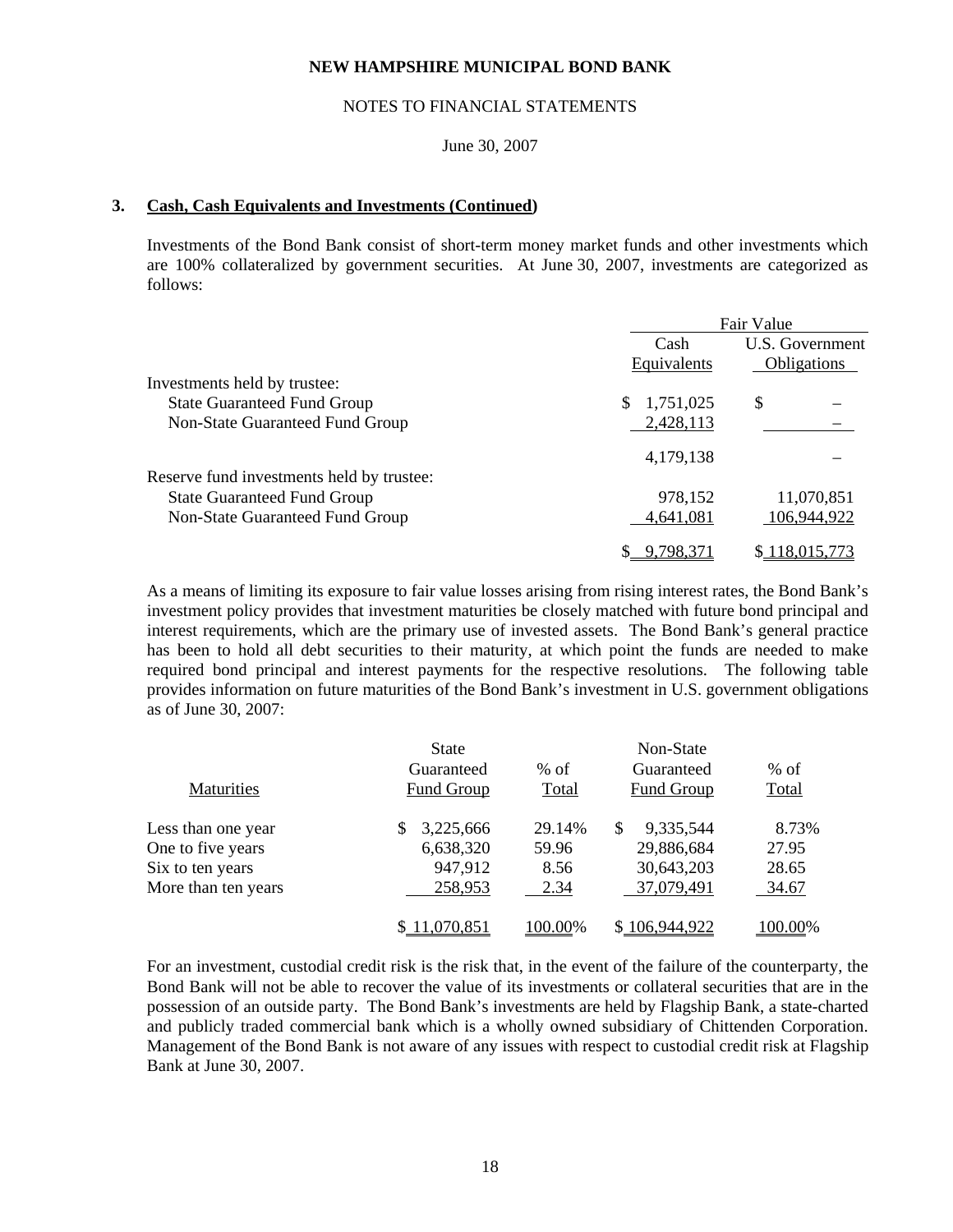# NOTES TO FINANCIAL STATEMENTS

## June 30, 2007

# **4. Bonds Payable**

Bonds payable at June 30, 2007, by program, are as follows:

| <b>State Guaranteed</b>                   | 36,850,235<br>SS. |
|-------------------------------------------|-------------------|
| Non-State Guaranteed                      | 862,602,861       |
| <b>Educational Institutions Division:</b> |                   |
| Pinkerton Academy                         | 17,175,000        |
| Coe-Brown Northwood Academy               | 1,950,000         |

\$ 918,578,096

Following is a comprehensive summary of bonds payable by program at June 30, 2007:

# **Municipal Division – State Guaranteed**

Bonds payable consist of the following at June 30, 2007:

| Series 1994 D Bonds, maturing August 15, 1995 to August 15,   |               |
|---------------------------------------------------------------|---------------|
| 2014, with interest ranging from 4.25% to 7.15%               | \$<br>691,147 |
| Series 1994 E Bonds, maturing August 15, 2001 to August 15,   |               |
| 2014, with interest ranging from 5.25% to 6.25%               | 275,000       |
| Series 1997 B Bonds, maturing August 15, 1998 to August 15,   |               |
| 2017, with interest ranging from 4.6% to 5.2%                 | 5,470,000     |
| Series 1997 D Bonds, maturing January 15, 1999 to January 15, |               |
| 2013, with interest ranging from 4.15% to 4.9%                | 2,610,000     |
| Series 1998 B Refunding Bonds, maturing February 15, 1999 to  |               |
| August 15, 2014, with interest ranging from 3.75% to 4.75%    | 2,970,000     |
| Series 2003 B Refunding Bonds, maturing August 15, 2003 to    |               |
| February 15, 2012, with interest ranging from 2% to 5%        | 23,445,000    |
| Series 2003 G Refunding Bonds, maturing February 15, 2004     |               |
| to August 15, 2012, with interest ranging from 2% to 4%       | 2,240,000     |
|                                                               |               |
|                                                               | 37,701,147    |
|                                                               |               |
| Net unamortized original issue premium on Series 1993 F,      |               |
| 1996 B, 1998 B, 2003 B and 2003 G Refunding Bonds             | 977,792       |
| Unamortized deferred loss on Series 1993 F, 1996 B,           |               |
| 1998 B, 2003 B and 2003 G advance refundings                  | (1,828,704)   |
|                                                               |               |
| Bonds payable                                                 | 36,850,235    |
| Current portion                                               | 8,182,786     |
|                                                               |               |
| Noncurrent portion                                            | \$28,667,449  |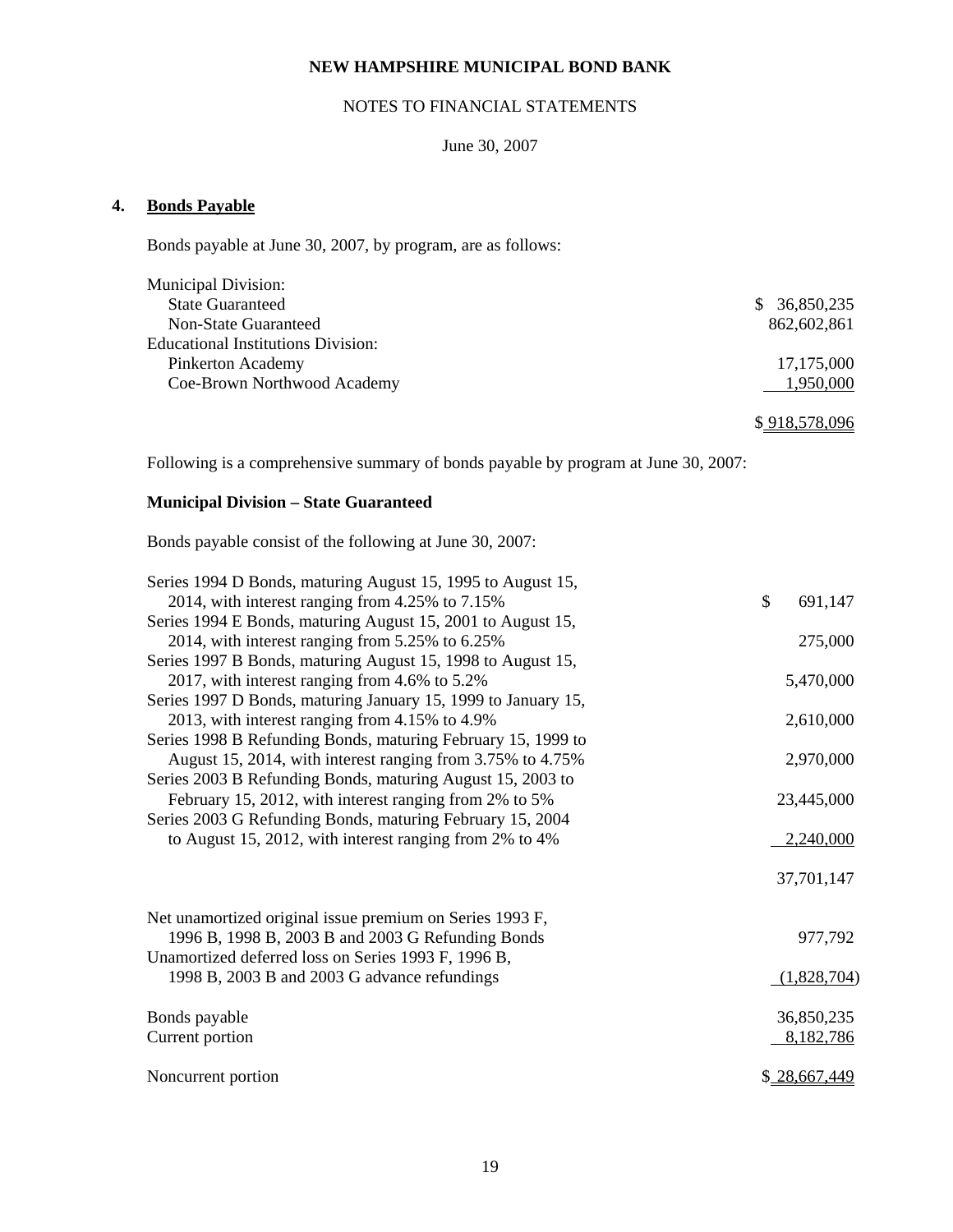# NOTES TO FINANCIAL STATEMENTS

## June 30, 2007

# **4. Bonds Payable (Continued)**

The above bonds payable will mature as follows, with interest payable semiannually:

| Fiscal year     |                  |                 |                 |
|-----------------|------------------|-----------------|-----------------|
| Ending June 30, | Principal        | Interest        | Total           |
| 2008            | 8,345,637<br>\$. | \$<br>1,643,245 | 9,988,882<br>\$ |
| 2009            | 6,881,196        | 1,330,531       | 8,211,727       |
| 2010            | 7,318,108        | 1,068,318       | 8,386,426       |
| 2011            | 4,436,165        | 773,288         | 5,209,453       |
| 2012            | 5,730,320        | 598,387         | 6,328,707       |
| $2013 - 2016$   | 4,319,721        | 1,136,093       | 5,455,814       |
| $2018 - 2019$   | 670,000          | 17,420          | 687,420         |
|                 | \$37,701,147     | 6,567,282       | \$44,268,429    |

# **Municipal Division – Non-State Guaranteed**

Bonds payable consist of the following at June 30, 2007:

| Series 1996 A Refunding Bonds, maturing August 15, 1996 to    |                 |
|---------------------------------------------------------------|-----------------|
| January 15, 2008, with interest ranging from 3.75% to 5.75%   | \$<br>1,680,000 |
| Series 1996 C Bonds, maturing August 15, 1997 to August 15,   |                 |
| 2008, with interest at 5.625%                                 | 7,715,000       |
| Series 1997 A Bonds, maturing August 15, 1998 to August 15    |                 |
| 2007, with interest ranging from 4.7% to 4.8%                 | 705,000         |
| Series 1997 C Bonds, maturing January 15, 1999 to January 15, |                 |
| 2010, with interest ranging from 4.5% to 4.7%                 | 495,000         |
| Series 1998 A Refunding Bonds, maturing February 15, 1999 to  |                 |
| August 15, 2018, with interest ranging from 3.9% to 5%        | 12,610,000      |
| Series 1999 A Bonds, maturing January 15, 2000 to January 15, |                 |
| 2029, with interest ranging from 4% to 4.9%                   | 8,780,000       |
| Series 1999 B Bonds, maturing August 15, 2000 to August 15    |                 |
| 2009, with interest ranging from 4.5% to 5.25%                | 18,030,000      |
| Series 1999 C Bonds, maturing January 15, 2001 to January 15, |                 |
| 2010, with interest ranging from 5.375% to 5.5%               | 6,090,000       |
| Series 2000 A Bonds, maturing August 15, 2001 to August 15,   |                 |
| 2010, with interest ranging from 5.125% to 5.2%               | 7,365,000       |
| Series 2000 B Bonds, maturing January 15, 2002 to January 15, |                 |
| 2014, with interest ranging from 4.75% to 5%                  | 2,070,000       |
| Series 2001 A Bonds, maturing August 15, 2002 to August 15,   |                 |
| 2016, with interest ranging from 4.125% to 4.8%               | 22,495,000      |
| Series 2002 A Bonds, maturing June 15, 2003 to June 15, 2022, |                 |
| with interest ranging from 3.5% to 4.75%                      | 3,890,000       |
| Series 2002 B Bonds, maturing August 15, 2003 to August 15,   |                 |
| 2018, with interest ranging from 3% to 4.6%                   | 44,930,000      |
|                                                               |                 |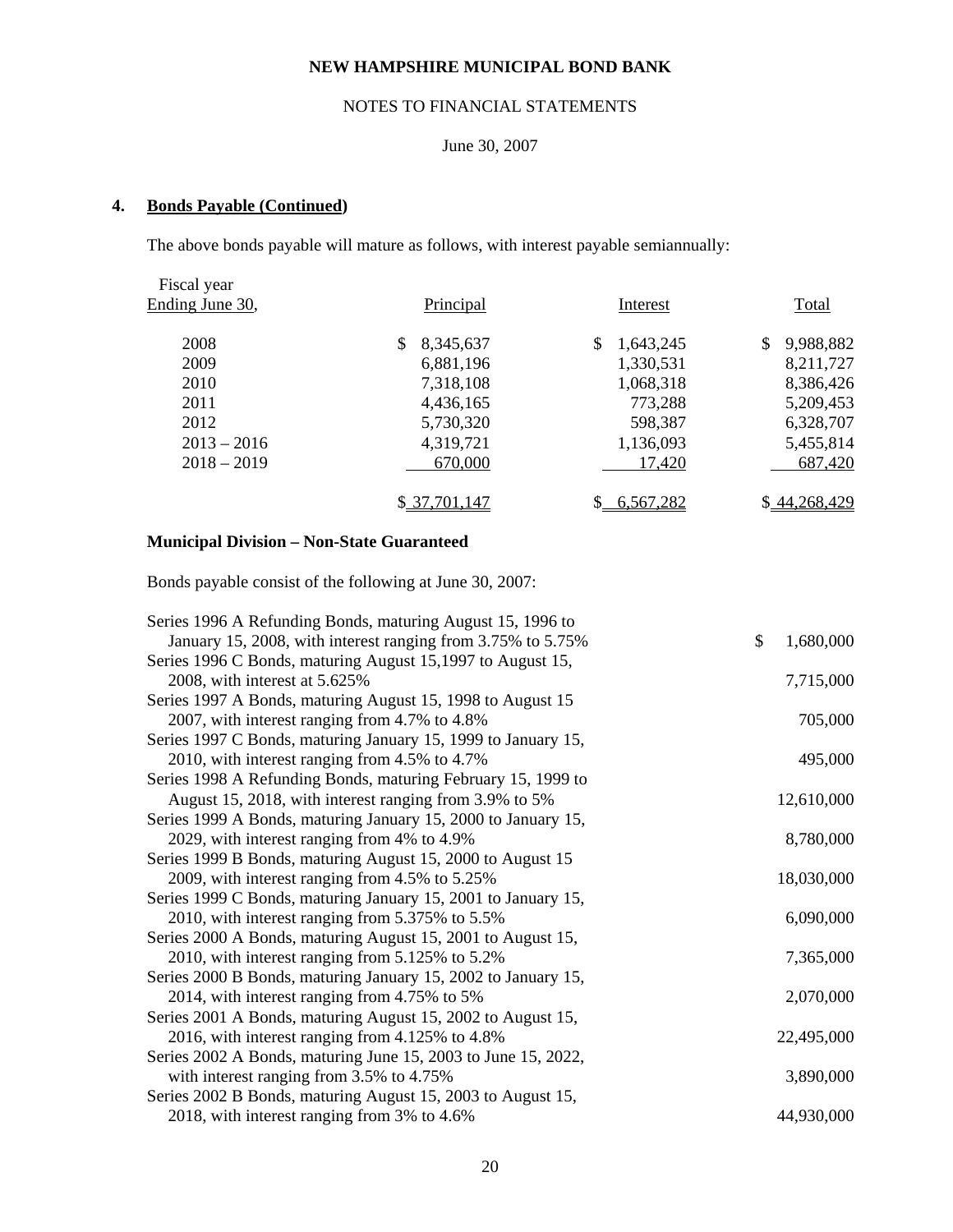# NOTES TO FINANCIAL STATEMENTS

# June 30, 2007

# **4. Bonds Payable (Continued**)

# **Municipal Division – Non-State Guaranteed**

| Series 2002 C Bonds, maturing August 15, 2003 to August 15,             |                  |
|-------------------------------------------------------------------------|------------------|
| 2022, with interest ranging from 3% to 4.75%                            | \$<br>18,510,000 |
| Series 2002 D Refunding Bonds, maturing August 15, 2003 to August 15,   |                  |
| 2016, with interest ranging from 2% to 5%                               | 74,255,000       |
| Series 2002 E Bonds, maturing January 15, 2004 to January 15,           |                  |
| 2022, with interest ranging from 4.25% to 4.85%                         | 10,065,000       |
| Series 2002 F Refunding Bonds, maturing August 15, 2003 to August 15,   |                  |
| 2008, with interest ranging from 2% to 3.2%                             | 1,415,000        |
| Series 2003 A Refunding Bonds, maturing August 15, 2003 to February 15, |                  |
| 2012, with interest ranging from 2% to 5%                               | 21,315,000       |
| Series 2003 C Bonds, maturing August 15, 2004 to August 15, 2023,       |                  |
| with interest ranging from 3% to 6%                                     | 68,200,000       |
| Series 2003 D Bonds, maturing August 15, 2004 to August 15, 2023,       |                  |
| with interest ranging from 2% to 5%                                     | 11,900,000       |
| Series 2003 E Bonds, maturing August 15, 2004 to August 15, 2018,       |                  |
| with interest ranging from 3.5% to 5%                                   | 27,495,000       |
| Series 2003 F Bonds, maturing January 15, 2005 to January 15, 2024,     |                  |
| with interest ranging from 4% to 5%                                     | 45,725,000       |
| Series 2004 A Refunding Bonds, maturing August 15, 2005 to February 15, |                  |
| 2020, with interest ranging from 2% to 5%                               | 70,715,000       |
| Series 2004 B Bonds, maturing August 15, 2005 to August 15, 2024 with   |                  |
| interest ranging from 3% to 5%                                          | 95,270,000       |
| Series 2004 C Bonds, maturing January 15, 2006 to January 15, 2025 with |                  |
| interest ranging from 3.75% to 5%                                       | 5,425,000        |
| Series 2005 A Refunding Bonds, maturing August 15, 2009 to August 15,   |                  |
| 2020 with interest ranging from 3% to 5%                                | 34,035,000       |
| Series 2005 B Bonds, maturing August 15, 2006 to August 15, 2025 with   |                  |
| interest ranging from 4% to 5%                                          | 62,975,000       |
| Series 2005 C Bonds, maturing March 15, 2006 to March 15, 2028 with     |                  |
| interest ranging from 3% to 5%                                          | 22,265,000       |
| Series 2005 D Bonds, maturing July 15, 2006 to July 15, 2029 with       |                  |
| interest ranging from 3% to 5%                                          | 46,370,000       |
| Series 2006 A Bonds, maturing August 15, 2007 to August 15, 2026 with   |                  |
| interest ranging from 4% to 5%                                          | 53,630,000       |
| Series 2006 B Bonds, maturing January 15, 2008 to January 15, 2027 with |                  |
| interest ranging from 4% to 5%                                          | 19,830,000       |
| Series 2007 A Refunding Bonds, maturing August 15, 2008 to February 15, |                  |
| 2029 with interest ranging from 3.75% to 4.50%                          | 37,330,000       |
|                                                                         |                  |

863,580,000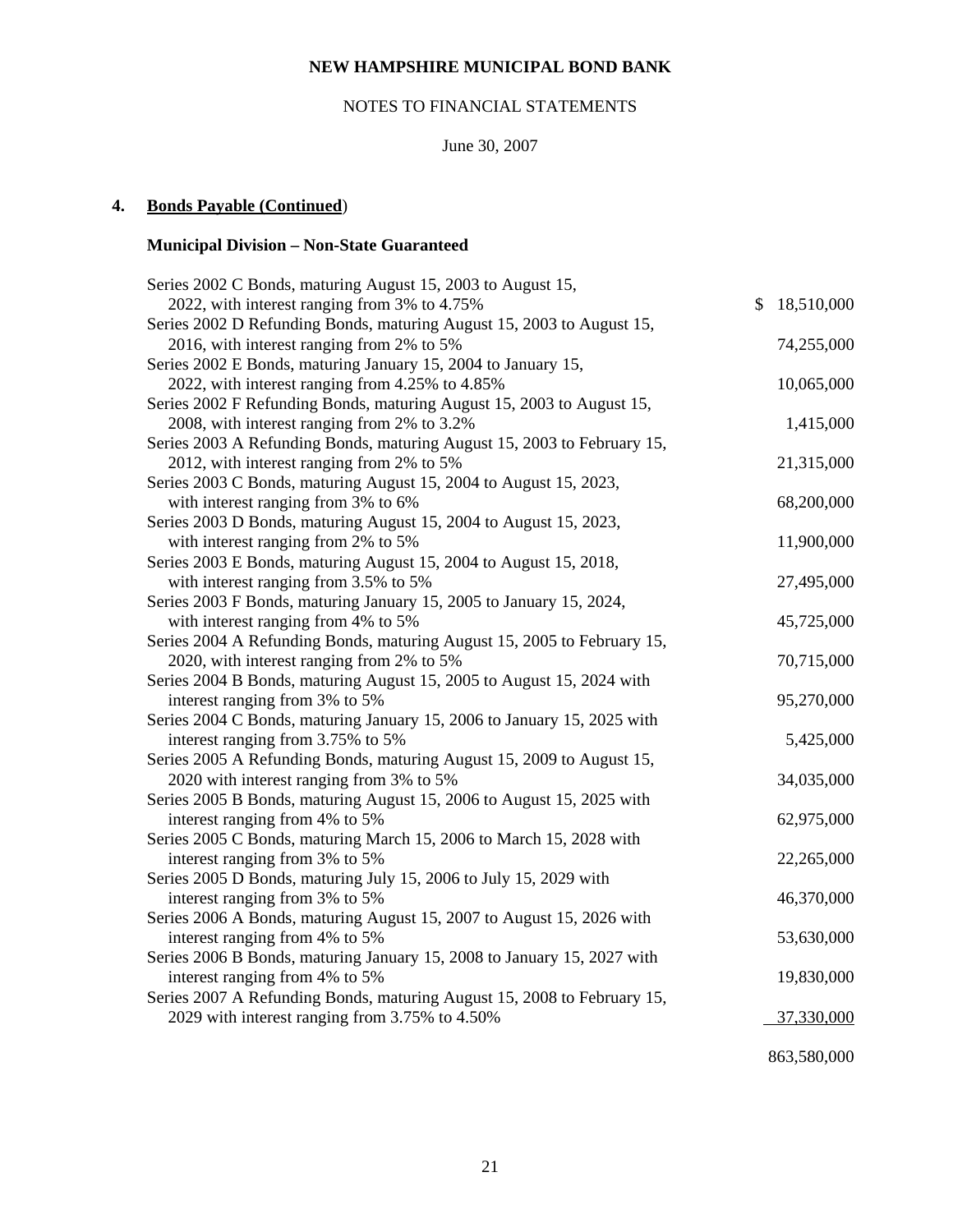# NOTES TO FINANCIAL STATEMENTS

June 30, 2007

## **4. Bonds Payable (Continued)**

| Net unamortized original issue premium on Series 1993 E, 1996 A, 1998 A, |                  |
|--------------------------------------------------------------------------|------------------|
| 2002 D, 2002 F, 2003 A, 2004 A, 2005 A and 2007 A Refunding Bonds        | 15,449,752<br>S. |
| Unamortized deferred loss on Series 1996 A, 1998 A, 2002 D and F,        |                  |
| 2003 A, 2004 A, 2005 A and 2007 A advance refundings                     | (16, 426, 891)   |
|                                                                          |                  |
| Bonds payable                                                            | 862,602,861      |
| Current portion                                                          | 69,552,560       |
|                                                                          |                  |
| Noncurrent portion                                                       | \$_793,050,301   |

The above bonds payable will mature as follows, with interest payable semiannually:

| Fiscal year     |                   |                |                   |
|-----------------|-------------------|----------------|-------------------|
| Ending June 30, | Principal         | Interest       | <b>Total</b>      |
|                 |                   |                |                   |
| 2008            | 66,210,000<br>\$. | 38,727,701     | \$<br>104,937,701 |
| 2009            | 65,455,000        | 35,929,186     | 101,384,186       |
| 2010            | 64,095,000        | 32,890,093     | 96,985,093        |
| 2011            | 58,655,000        | 29,996,041     | 88,651,041        |
| 2012            | 56,495,000        | 27,367,659     | 83,862,659        |
| $2013 - 2017$   | 252,305,000       | 99,017,896     | 351,322,896       |
| $2018 - 2022$   | 177,860,000       | 49,555,921     | 227,415,921       |
| $2023 - 2027$   | 110,530,000       | 13,214,705     | 123,744,705       |
| $2028 - 2030$   | 11,975,000        | 869,198        | 12,844,198        |
|                 |                   |                |                   |
|                 | \$863,580,000     | \$ 327,568,400 | \$1,191,148,400   |

# **Educational Institutions Division – Pinkerton Academy**

Bonds payable at June 30, 2007 consist of the following:

| \$15,800,000 |
|--------------|
|              |
|              |
| 1,375,000    |
|              |
| 17,175,000   |
| 1,155,000    |
|              |
| \$16,020,000 |
|              |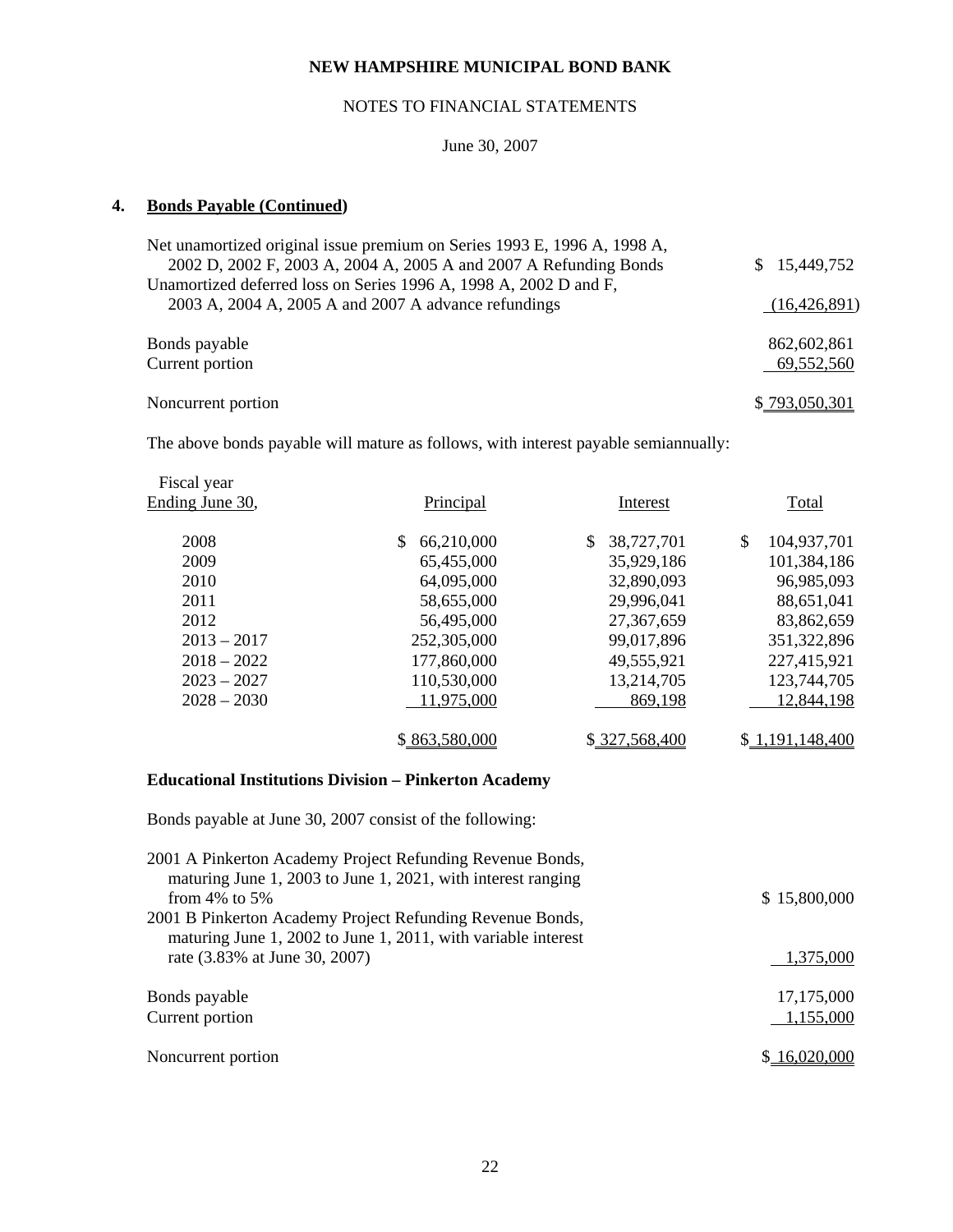# NOTES TO FINANCIAL STATEMENTS

# June 30, 2007

#### **4. Bonds Payable (Continued)**

The above bonds payable will mature as follows, with interest payable semiannually:

| Fiscal year     |                 |               |                 |
|-----------------|-----------------|---------------|-----------------|
| Ending June 30, | Principal       | Interest      | Total           |
| 2008            | \$<br>1,155,000 | \$<br>811,012 | \$<br>1,966,012 |
| 2009            | 1,200,000       | 761,215       | 1,961,215       |
| 2010            | 1,250,000       | 711,622       | 1,961,622       |
| 2011            | 1,305,000       | 659,967       | 1,964,967       |
| 2012            | 980,000         | 604,863       | 1,584,863       |
| $2013 - 2017$   | 5,660,000       | 2,275,888     | 7,935,888       |
| $2018 - 2022$   | 5,625,000       | 720,250       | 6,345,250       |
|                 | \$17,175,000    | \$6,544,817   | \$23,719,817    |

#### **Educational Institutions Division – Coe-Brown Northwood Academy**

Bonds payable at June 30, 2007 consist of the following:

| 1994 Coe-Brown Northwood Academy Revenue Bonds, maturing May 1, 1995 to<br>May 1, 2009, with interest ranging from 7.25% to 7.38%, payable semiannually | 190,000<br>\$. |
|---------------------------------------------------------------------------------------------------------------------------------------------------------|----------------|
| 2003 Coe-Brown Northwood Academy Revenue Bonds, maturing May 1, 2004 to                                                                                 |                |
| May 1, 2018, with interest ranging from 2% to 5%, payable semiannually                                                                                  | 1,760,000      |
| Bonds payable                                                                                                                                           | 1,950,000      |
| Current portion                                                                                                                                         | 230,000        |
| Noncurrent portion                                                                                                                                      | \$1,720,000    |

 The above bonds payable are subject to mandatory redemptions as follows, with interest payable semiannually:

| Principal     | Interest     | Total         |
|---------------|--------------|---------------|
| 230,000<br>S. | \$<br>96,350 | 326,350<br>\$ |
| 220,000       | 84,550       | 304,550       |
| 140,000       | 72,825       | 212,825       |
| 145,000       | 66,525       | 211,525       |
| 150,000       | 60,000       | 210,000       |
| 865,000       | 184,000      | 1,049,000     |
| 200,000       | 10,000       | 210,000       |
| \$1,950,000   | \$574,250    | \$2,524,250   |
|               |              |               |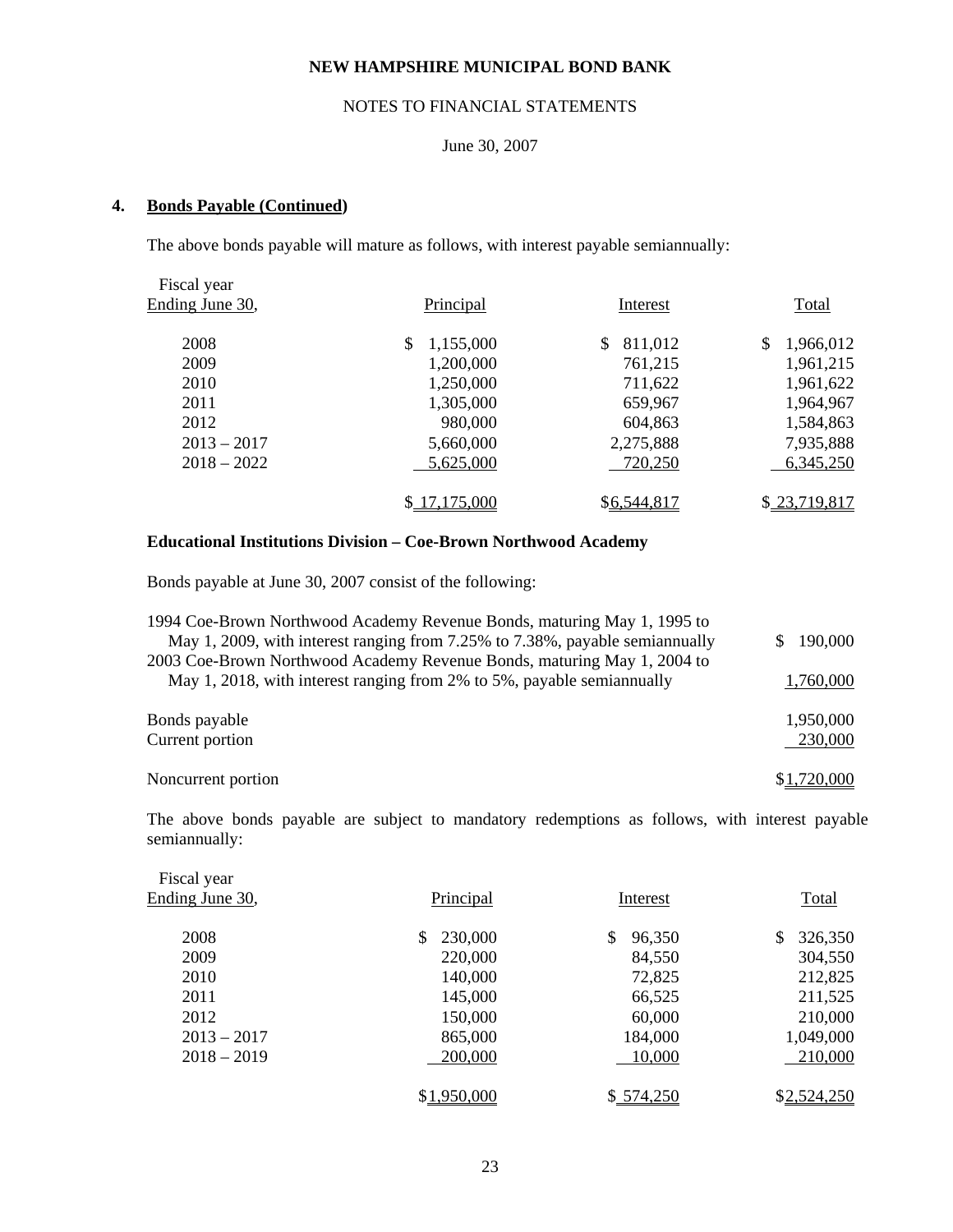#### NOTES TO FINANCIAL STATEMENTS

June 30, 2007

#### **4. Bonds Payable (Continued)**

 Some bonds contain provisions for prepayment at the Bond Bank's option. All bonds are secured by the payment stream of loans receivable from governmental units. The monies in the reserve funds shall be held and applied solely to the payment of the interest and principal of the reserve fund bonds as they become due and payable and for the retirement of the reserve fund bonds. In the event of a deficiency in an interest and/or principal payment from the governmental units, transfers can be made from the general reserve funds to cover the shortfall. If this transfer creates a deficiency in the required amount of the reserve funds, the State can annually appropriate and cover such deficiency. Reserve funds of one division (as defined in note 1) cannot be used to cover deficiencies of another division.

 In periods of declining interest rates, the Bond Bank has refunded certain bond obligations by placing the proceeds of new bonds in an irrevocable trust to provide for all future debt service payments on the old bonds. Accordingly, the trust account assets and liabilities for the defeased bonds are not included in the Bond Bank's financial statements. As of June 30, 2007, defeased bonds payable by irrevocable trusts were approximately \$123,625,000.

 On March 28, 2007, the Bond Bank issued \$37,330,000 in Non-State Guaranteed Fund Group bonds with an average interest rate of 4.45% to advance refund \$35,940,000 of various outstanding maturities of the 1999A, 2000B, 2001A, 2002B, 2002E and 2003E series bonds with an average interest rate of 5.09%. The net proceeds of approximately \$37,702,000 including bond premium of approximately \$812,500 and after payment of approximately \$440,500 in underwriting fees, insurance and other issuance costs, were used to purchase U.S. government securities which will provide for all future debt service payments on the refunded bonds. Although the advance refunding resulted in the recognition of a deferred accounting loss of approximately \$1.54 million in the year ended June 30, 2007, the Bond Bank in effect reduced its aggregate debt service payments by approximately \$1.18 million over the next fifteen years and obtained an economic gain (difference between the present value of the old and new debt service payments) of approximately \$1.19 million.

The following summarizes bonds payable activity for the Bond Bank for the year ended June 30, 2007:

|                                                      | <b>State</b><br>Guaranteed<br>Fund Group | Non-State<br>Guaranteed<br>Fund Group | Pinkerton<br>Academy<br>Fund Group | Coe-Brown<br>Northwood<br>Academy<br><b>Fund Group</b> |
|------------------------------------------------------|------------------------------------------|---------------------------------------|------------------------------------|--------------------------------------------------------|
| Balance, beginning of year                           | \$44,885,078                             | \$856,017,520                         | \$18,935,000                       | \$2,175,000                                            |
| <i>Issuances</i>                                     |                                          | 110,790,000                           |                                    |                                                        |
| Redemptions                                          | (8,199,669)                              | (67, 685, 000)                        | (1,760,000)                        | (225,000)                                              |
| Refunded bonds                                       |                                          | (35,940,000)                          |                                    |                                                        |
| Capitalized premiums and<br>deferred losses, net     |                                          | (727, 938)                            |                                    |                                                        |
| Amortization of premiums and<br>deferred losses, net | 164,826                                  | 148,279                               |                                    |                                                        |
| Balance, end of year                                 | \$36,850,235                             | \$862,602,861                         | \$17,175,000                       | \$1,950,000                                            |